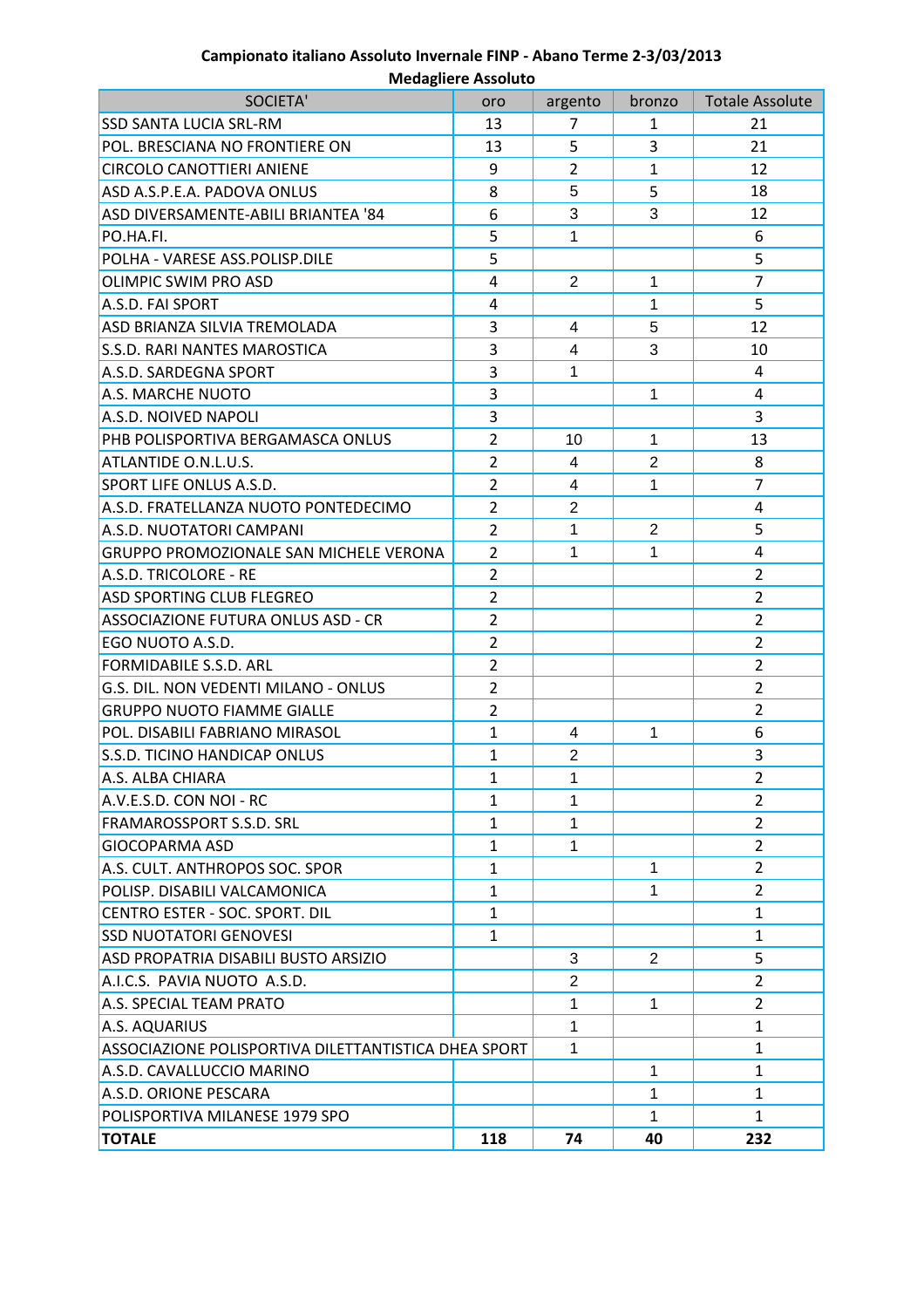| Campionato italiano Assoluto Invernale FINP - Abano Terme 2-3/03/2013 |
|-----------------------------------------------------------------------|
| <b>Medagliere Open</b>                                                |

| SOCIETA'                             | oro            | argento        | bronzo         | <b>Totale Open</b> |
|--------------------------------------|----------------|----------------|----------------|--------------------|
| <b>CIRCOLO CANOTTIERI ANIENE</b>     | 5              | 3              | 2              | 10                 |
| POL. BRESCIANA NO FRONTIERE ON       | 4              | $\overline{2}$ | 3              | 9                  |
| POLHA - VARESE ASS.POLISP.DILE       | 3              | $\mathbf{1}$   |                | 4                  |
| ASD A.S.P.E.A. PADOVA ONLUS          | 3              |                | $\overline{2}$ | 5                  |
| A.S.D. TRICOLORE - RE                | $\overline{2}$ |                |                | $\overline{2}$     |
| ASD BRIANZA SILVIA TREMOLADA         | $\overline{2}$ |                |                | $\overline{2}$     |
| <b>GRUPPO NUOTO FIAMME GIALLE</b>    | $\overline{2}$ |                |                | $\overline{2}$     |
| PO.HA.FI.                            | $\mathbf{1}$   | $\mathbf{1}$   | 2              | 4                  |
| ASD DIVERSAMENTE-ABILI BRIANTEA '84  | $\mathbf{1}$   | 1              | 1              | 3                  |
| EGO NUOTO A.S.D.                     | $\mathbf{1}$   | $\mathbf{1}$   |                | $\overline{2}$     |
| A.S.D. NUOTATORI CAMPANI             | $\mathbf{1}$   |                | $\mathbf{1}$   | $\overline{2}$     |
| G.S. DIL. NON VEDENTI MILANO - ONLUS | $\mathbf{1}$   |                |                | $\mathbf{1}$       |
| <b>SSD SANTA LUCIA SRL-RM</b>        |                | 5              | 4              | 9                  |
| A.S. MARCHE NUOTO                    |                | $\overline{2}$ | 1              | 3                  |
| <b>FORMIDABILE S.S.D. ARL</b>        |                | $\overline{2}$ |                | $\overline{2}$     |
| S.S.D. RARI NANTES MAROSTICA         |                | $\mathbf{1}$   | $\overline{2}$ | 3                  |
| A.S.D. FRATELLANZA NUOTO PONTEDECIMO |                | $\mathbf{1}$   | $\mathbf{1}$   | $\overline{2}$     |
| ATLANTIDE O.N.L.U.S.                 |                | $\mathbf{1}$   | $\mathbf{1}$   | $\overline{2}$     |
| A.I.C.S. PAVIA NUOTO A.S.D.          |                | $\mathbf{1}$   |                | $\mathbf{1}$       |
| A.S.D. SARDEGNA SPORT                |                | $\mathbf{1}$   |                | $\mathbf{1}$       |
| ASSOCIAZIONE FUTURA ONLUS ASD - CR   |                | $\mathbf{1}$   |                | $\mathbf{1}$       |
| PHB POLISPORTIVA BERGAMASCA ONLUS    |                | $\mathbf{1}$   |                | $\mathbf{1}$       |
| POLISP. DISABILI VALCAMONICA         |                | $\mathbf{1}$   |                | $\mathbf{1}$       |
| A.S.D. FAI SPORT                     |                |                | 1              | $\mathbf{1}$       |
| A.S.D. NOIVED NAPOLI                 |                |                | 1              | $\mathbf{1}$       |
| ASD PROPATRIA DISABILI BUSTO ARSIZIO |                |                | $\mathbf{1}$   | $\mathbf{1}$       |
| <b>OLIMPIC SWIM PRO ASD</b>          |                |                | 1              | $\mathbf{1}$       |
| POL. DISABILI FABRIANO MIRASOL       |                |                | $\mathbf{1}$   | $\mathbf{1}$       |
| SPORT LIFE ONLUS A.S.D.              |                |                | 1              | $\mathbf{1}$       |
| <b>TOTALE</b>                        | 26             | 26             | 26             | 78                 |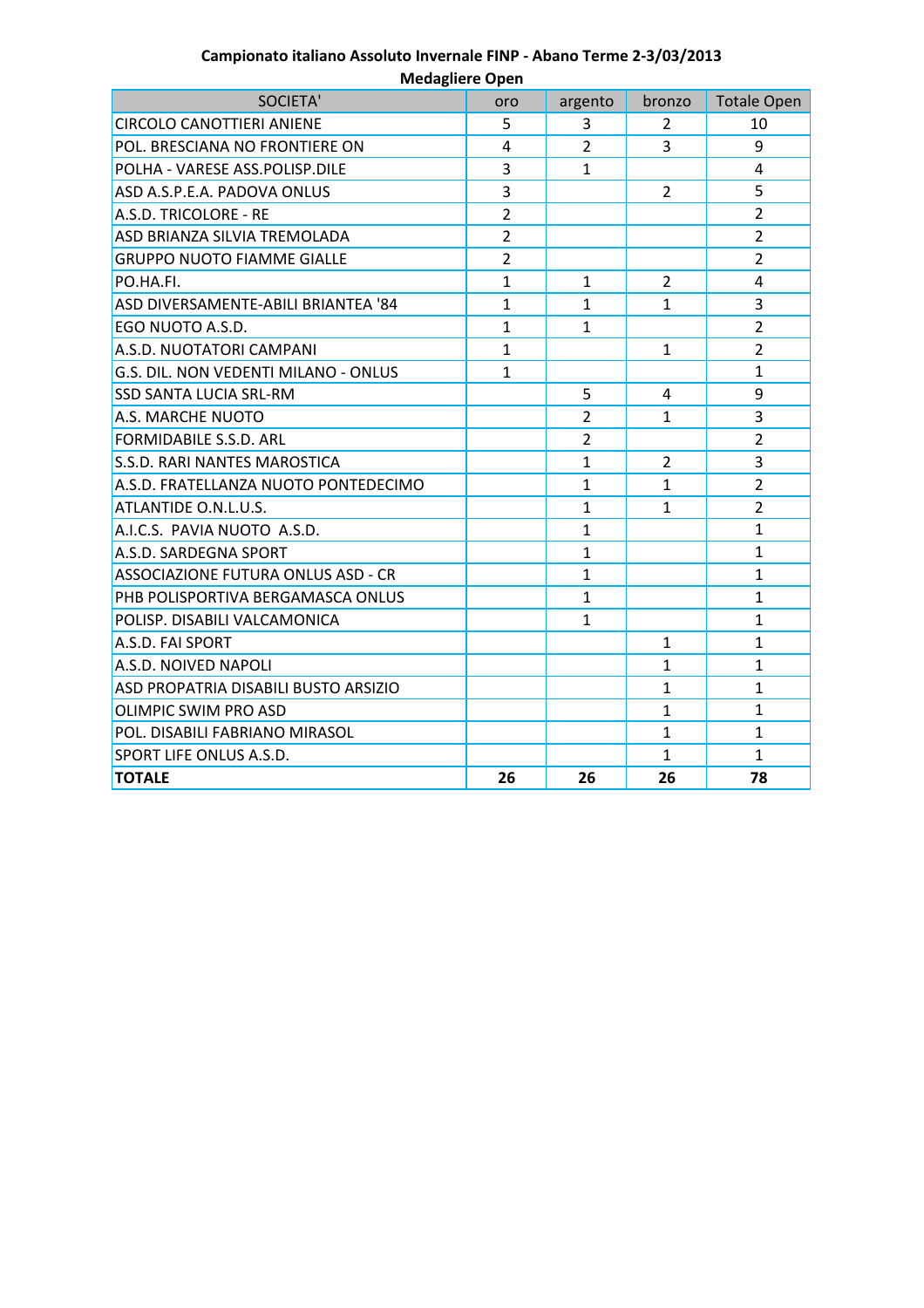

┑

 $\Box$ 



**LUOGO ABANO TERME (PD)**

**DATA 02-03- MARZO 2013**

**A= MEDAGLIE ASSOLUTE FG= fuori medaglia VASCA MT. 25 O= MEDAGLIE OPEN**

|           | SESSION 1: SABATO MATTINA / SATURDAY MORNING 02/03/2013 |            |               |  |                 |        |             |              |             |                             |                     |  |
|-----------|---------------------------------------------------------|------------|---------------|--|-----------------|--------|-------------|--------------|-------------|-----------------------------|---------------------|--|
|           |                                                         |            |               |  |                 | INTER. |             | GARA         | $CAR$ ASS   |                             |                     |  |
| <b>CI</b> | <b>COGNOME NOME</b>                                     | <b>SEX</b> | ANNO CAT CLAS |  | <b>SOCIETA'</b> | LIC.   | <b>GARA</b> | <b>TEMPO</b> | WILD $\sum$ | <b>PUNTI</b><br>vasca corta | REC. Cat. REC. Ass. |  |

## **50 DORSO / BACKSTROKE S1-S5**

#### **RISULTATI PER CLASSE**

| 1<br>$\mathbf{2}$<br>3<br>4 | A<br>А<br>А | <b>SCIPIONE</b><br><b>BARRACO</b><br>ZANMARCHI<br>PINZONI              | <b>SERENA</b><br>GIUSEPPA<br>VALENTINA<br>CARLOTTA         | F. | 1989<br>1979<br>1976<br>1982 | S<br>S<br>S<br>S | S 03<br>S 03<br>S 03<br>S 03 | SSD SANTA LUCIA SRL-RM<br>A.S. AQUARIUS<br>A.S.D. FAI SPORT<br>S.S.D. RARI NANTES MAROSTICA                | X O<br>X O                        | 050 DOR<br>050 DOR<br>050 DOR<br>050 DOR | 1'31"36<br>1'35"26<br>1'49"33<br>2'07"49 | Q.<br>Q.<br>Q.<br>Q. | 619.75<br>594.37<br>517.88<br>444,11 |        |        |
|-----------------------------|-------------|------------------------------------------------------------------------|------------------------------------------------------------|----|------------------------------|------------------|------------------------------|------------------------------------------------------------------------------------------------------------|-----------------------------------|------------------------------------------|------------------------------------------|----------------------|--------------------------------------|--------|--------|
| $\mathbf{2}$<br>3<br>4      | A<br>А<br>А | <b>MOROTTI</b><br><b>STROPPA</b><br>DE NICOLA<br><b>ROMAN</b>          | LAURA<br><b>FEDERICA</b><br><b>MARIA</b><br><b>LUCIANA</b> |    | 1988<br>1977<br>1998<br>1966 | S<br>R<br>S      | S 04<br>S 04<br>S 04<br>S 04 | OLIMPIC SWIM PRO ASD<br>POL. DISABILI FABRIANO MIRASOL<br>A.S.D. ORIONE PESCARA<br>SPORT LIFE ONLUS A.S.D. | $\lambda$<br>X O                  | 050 DOR<br>050 DOR<br>050 DOR<br>050 DOR | 1'16"90<br>1'34"83<br>1'39"72<br>1'47"83 | Q.<br>Q.<br>Q.<br>Q. | 630.56<br>511.34<br>486.26<br>449.69 |        |        |
| $\mathbf{2}$<br>3<br>4      | A<br>А<br>А | <b>GHIRETTI</b><br>CHIARIONI<br><b>SANTONOCITO</b><br><b>BONVECCHI</b> | GIULIA<br><b>STEFANIA</b><br><b>LISA</b><br><b>MARIA</b>   | Е  | 1994<br>1979<br>1982<br>1985 | S<br>S<br>S      | S 05<br>S 05<br>S 05<br>S 05 | EGO NUOTO A.S.D.<br>CIRCOLO CANOTTIERI ANIENE<br>ASD BRIANZA SILVIA TREMOLADA<br>A.S. MARCHE NUOTO         | $\lambda$<br>л.<br>X <sub>O</sub> | 050 DOR<br>050 DOR<br>050 DOR<br>050 DOR | 0'55"92<br>0'56"87<br>1'14"13<br>1'16"63 | Q.<br>Q.<br>Q.<br>Q. | 691.70<br>680.15<br>521.79<br>504,76 | R.Cat. | R.Ass. |

#### **RISULTATI FINALE OPEN**

| <b>GIULIA</b><br><b>GHIRETTI</b><br>o.    | 1994 |      | S 05 EGO NUOTO A.S.D.        |    | 050 DOR | 0'54"08 | 715.24 | R.Cat. | R.Ass. |
|-------------------------------------------|------|------|------------------------------|----|---------|---------|--------|--------|--------|
| <b>STEFANIA</b><br><b>CHIARIONI</b><br>o. | 1979 | S 05 | CIRCOLO CANOTTIERI ANIENE    | ΧO | 050 DOR | 0'55"80 | 693.19 |        |        |
| <b>LAURA</b><br><b>MOROTTI</b>            | 1988 | S 04 | OLIMPIC SWIM PRO ASD         |    | 050 DOR | 1'15"78 | 639.88 |        |        |
| <b>SCIPIONE</b><br><b>SERENA</b>          | 1989 |      | S 03 SSD SANTA LUCIA SRL-RM  | xο | 050 DOR | 1'32"12 | 614.63 |        |        |
| <b>BARRACO</b><br><b>GIUSEPPA</b>         | 1979 |      | S 03 A.S. AQUARIUS           |    | 050 DOR | 1'35"87 | 590.59 |        |        |
| <b>SANTONOCITO</b><br>LISA<br>6.          | 1982 | S 05 | ASD BRIANZA SILVIA TREMOLADA |    | 050 DOR | 1'13"14 | 528.85 |        |        |

#### **RISULTATI PER CLASSE**

| 3              | A<br>A<br>А | BETTELLA<br>PELLACANI<br><b>BARRO</b><br>LANZANI | <b>FRANCESCO</b><br><b>LUCA</b><br><b>WALTER</b><br>MANUELE | м<br>м<br>м<br>м | 1989<br>1984<br>1975<br>1991 | <b>S</b><br>S<br>s<br>C | S 02<br>S 02<br>S 02 | ASD A.S.P.E.A. PADOVA ONLUS<br>S 02 ATLANTIDE O.N.L.U.S.<br>S.S.D. RARI NANTES MAROSTICA<br>ASD DIVERSAMENTE-ABILI BRIANTEA | X <sub>O</sub> | 050 DOR<br>050 DOR<br>050 DOR<br>050 DOR | 1'13"74<br>1'29"32<br>1'57"05<br>1'57"94 | Q.<br>Q.<br>Q.<br>Q. | 825,87<br>681,82<br>520,29<br>516,36 | R.Cat. | R.Ass. |
|----------------|-------------|--------------------------------------------------|-------------------------------------------------------------|------------------|------------------------------|-------------------------|----------------------|-----------------------------------------------------------------------------------------------------------------------------|----------------|------------------------------------------|------------------------------------------|----------------------|--------------------------------------|--------|--------|
| <b>ASS</b>     |             | <b>ANGELETTI</b>                                 | <b>ENZO</b>                                                 | М                | 1963                         | S                       |                      | S 02 A.S. FUTURA SPORT MACERATA                                                                                             |                | 050 DOR                                  |                                          |                      |                                      |        |        |
|                |             | A LUDOVICI                                       | CARLO                                                       | м                | 1971                         | S                       |                      | S 03 SSD SANTA LUCIA SRL-RM                                                                                                 | X O            | 050 DOR                                  | 1'07"69                                  | Q.                   | 623,58                               |        |        |
| 2              | A           | <b>SARCINA</b><br>GASPARINI                      | <b>GIACOMO</b><br>YURI GIUSEPPE                             | м                | 1992<br>1977                 | C<br>S                  | S 03                 | S.S.D. RARI NANTES MAROSTICA<br>S 03 ATLANTIDE O.N.L.U.S.                                                                   | X O            | 050 DOR<br>050 DOR                       | 1'19"93<br>1'27"67                       | Q.                   | 528,09                               |        |        |
|                | A           | <b>MARCONI</b>                                   | <b>GIOVANNI</b>                                             | м<br>м           | 1947                         | S                       | S 03                 | POL. DISABILI FABRIANO MIRASOL                                                                                              |                | 050 DOR                                  | 1'37"91                                  | Q.<br>Q.             | 481,46<br>431,11                     |        |        |
| 5              |             | <b>VINCENZI</b>                                  | ANDREA ROBERTO M                                            |                  | 1971                         | <b>S</b>                | S 03                 | ATLANTIDE O.N.L.U.S.                                                                                                        |                | 050 DOR                                  | 1'46"60                                  |                      | 395,97                               |        |        |
| <b>ASS</b>     |             | PEDERSOLI                                        | <b>MARCO</b>                                                | м                | 1990                         | S                       | S 03                 | POLISP. DISABILI VALCAMONICA                                                                                                |                | 050 DOR                                  |                                          |                      |                                      |        |        |
|                | A           | PLACIDI                                          | <b>ROBERTO</b>                                              | м                | 1976                         | s                       | S 04                 | SSD SANTA LUCIA SRL-RM                                                                                                      |                | 050 DOR                                  | 1'00"19                                  | Q.                   | 709,59                               |        |        |
| $\overline{2}$ | A           | <b>PRINCIPI</b>                                  | <b>ANTONIO</b>                                              | М                | 1972                         | <b>S</b>                | S 04                 | ASD A.S.P.E.A. PADOVA ONLUS                                                                                                 |                | 050 DOR                                  | 1'14"75                                  | Q.                   | 571,37                               |        |        |
| 3              | A           | CATINO                                           | <b>FRANCESCO</b>                                            | м                | 1975                         | S                       | S 04                 | POLISPORTIVA MILANESE 1979 SPO                                                                                              |                | 050 DOR                                  | 1'20"22                                  |                      | 532,41                               |        |        |
| ASS            |             | <b>STABILE</b>                                   | ANDREA                                                      | м                | 1997                         | R                       | S 04                 | POL. BRESCIANA NO FRONTIERE ON                                                                                              |                | 050 DOR                                  | <b>WC</b>                                |                      |                                      |        |        |
|                | A           | CASTAGNETO                                       | ANDREA                                                      | м                | 1988                         | s                       |                      | S 05 A.S.D. FRATELLANZA NUOTO PONTED                                                                                        | X              | 050 DOR                                  | 0'49"26                                  | Q.                   | 710,31                               | R.Cat. | R.Ass. |
|                | A           | <b>MARONGIU</b>                                  | ALESSANDRO                                                  | м                | 1985                         | S                       |                      | S 05 S.S.D. TICINO HANDICAP ONLUS                                                                                           |                | 050 DOR                                  | 1'13"37                                  |                      | 476,90                               |        |        |
| 3              | A           | SPADAFORA                                        | LORENZO FEDERIC(M                                           |                  | 1988                         | S                       | S 05                 | ASD BRIANZA SILVIA TREMOLADA                                                                                                |                | 050 DOR                                  | 1'15"52                                  |                      | 463,32                               |        |        |
|                |             | ZANA                                             | <b>CLAUDIO</b>                                              | м                | 1968                         | s                       | S 05                 | OLIMPIC SWIM PRO ASD                                                                                                        |                | 050 DOR                                  | 1'18"63 WC                               |                      | 445,00                               |        |        |
| FG             |             | <b>BENSI</b>                                     | NICOLO'                                                     | м                | 1985                         | S                       | S 05                 | CIRCOLO CANOTTIERI ANIENE                                                                                                   | X <sub>O</sub> | 050 DOR                                  | 0'54"77                                  | Q.                   | 638,85                               |        |        |

## **RISULTATI FINALE OPEN**

|  | <b>BETTELLA</b> | <b>FRANCESCO</b> | м | 1989 | S 02 ASD A.S.P.E.A. PADOVA ONLUS     | X <sub>O</sub> | 050 DOR | 1'10"34 | 865.79 | R.Cat | R.Ass. |
|--|-----------------|------------------|---|------|--------------------------------------|----------------|---------|---------|--------|-------|--------|
|  | <b>PLACIDI</b>  | <b>ROBERTO</b>   |   | 1976 | S 04 SSD SANTA LUCIA SRL-RM          |                | 050 DOR | 0'58"72 | 727.35 |       |        |
|  | CASTAGNETO      | <b>ANDREA</b>    | м | 1988 | S.05 A.S.D. FRATELLANZA NUOTO PONTED |                | 050 DOR | 0'49"46 | 707.44 |       |        |
|  | PELLACANI       | LUCA.            |   | 1984 | S 02 ATLANTIDE O.N.L.U.S.            |                | 050 DOR | 1'31"18 | 667.91 |       |        |
|  | <b>LUDOVICI</b> | CARLO            | м | 1971 | S 03 SSD SANTA LUCIA SRL-RM          | X C            | 050 DOR | 1'08"71 | 614.32 |       |        |
|  | <b>PRINCIPI</b> | <b>ANTONIO</b>   |   | 1972 | ASD A.S.P.E.A. PADOVA ONLUS<br>S 04  |                | 050 DOR | ''12"97 | 585.31 |       |        |

#### **100 RANA / BREASTROKE SB4-SB13**

|    | $\mathbf{2}$                 |   | A GHIRETTI<br>A BRIZIO                   | <b>GIULIA</b><br><b>SOFIA</b>                           | F            | 1994<br>1997         | R                  |                          | SB04 EGO NUOTO A.S.D.<br>SB04 PHB POLISPORTIVA BERGAMASCA OF                                               | $\times$              | <b>100 RAN</b><br><b>100 RAN</b>                   | 2'19"60<br>3'40"18            | Q.<br>Q.       | 744,91<br>472,30           | R.Cat. | R.Ass. |
|----|------------------------------|---|------------------------------------------|---------------------------------------------------------|--------------|----------------------|--------------------|--------------------------|------------------------------------------------------------------------------------------------------------|-----------------------|----------------------------------------------------|-------------------------------|----------------|----------------------------|--------|--------|
|    | $\overline{2}$<br>3          | A | A FERRANTE<br>A VELLUCCI<br>POZZI        | <b>SUSANNA</b><br><b>CHIARA</b><br><b>FRANCESCA</b>     | F<br>F       | 1996<br>1997<br>1989 | R<br>S.            |                          | SB05 POL. BRESCIANA NO FRONTIERE ON<br>SB05 SSD SANTA LUCIA SRL-RM<br>SB05 ASD DIVERSAMENTE-ABILI BRIANTEA | X O                   | <b>100 RAN</b><br><b>100 RAN</b><br><b>100 RAN</b> | 2'21"63<br>2'31"48<br>2'49"92 | Q.<br>Q.<br>Q. | 662,64<br>619,55<br>552,32 |        |        |
|    | SQ                           |   | <b>GASCO' ALTABA</b>                     | <b>DARIA</b>                                            | F            | 1998                 | R                  |                          | SB05 S.S.D. RARI NANTES MAROSTICA                                                                          |                       | <b>100 RAN</b>                                     |                               |                |                            |        |        |
|    | $\overline{2}$<br>3          |   | A TALAMONA<br>A PIETRONI<br>A RIVOSECCHI | ARIANNA<br><b>ELENA</b><br><b>SARA</b>                  | F<br>F       | 1994<br>1996<br>1990 | IJ<br>S.           | SB06                     | POLHA - VARESE ASS.POLISP.DILE<br>SB06 ASD DIVERSAMENTE-ABILI BRIANTEA<br>SB06 A.S.D. CAVALLUCCIO MARINO   | X O<br>X <sub>O</sub> | <b>100 RAN</b><br><b>100 RAN</b><br><b>100 RAN</b> | 1'56"33<br>2'20"24<br>2'40"19 | Q.<br>Q.<br>Q. | 821,03<br>681,05<br>596,23 | R.Cat. | R.Ass. |
| FG |                              | A | <b>BROLLI</b><br><b>BAZDOACA</b>         | <b>ALICE</b><br><b>GEORGIANA VICTOFF</b>                | F            | 1997<br>1983         | R<br>S.            | SB <sub>07</sub><br>SB07 | ASSOCIAZIONE FUTURA ONLUS ASD -<br>CIRCOLO CANOTTIERI ANIENE                                               | X<br>$\Omega$         | <b>100 RAN</b><br><b>100 RAN</b>                   | 2'35"17<br>1'58"04            | Q.<br>Q.       | 570,54<br>750,00           | R.Cat. |        |
|    | $\overline{2}$<br><b>ASS</b> |   | A BELLIN<br>A PANZA<br><b>BRUNETTI</b>   | <b>MARIA ROZALIA</b><br><b>SILVIA</b><br><b>ROSANNA</b> | F.<br>F<br>F | 1994<br>1998<br>1964 | $\cdot$<br>R<br>S. | SB <sub>09</sub>         | SB09 ASD A.S.P.E.A. PADOVA ONLUS<br>SB09 PHB POLISPORTIVA BERGAMASCA ON<br>ACQUAMARINA TEAM TRIESTE ONLUS  | X O                   | <b>100 RAN</b><br><b>100 RAN</b><br><b>100 RAN</b> | 1'53"96<br>2'26"17            | Q.<br>Q.       | 675,06<br>526,30           |        |        |
|    |                              |   | A GASTALDI                               | ANNA LAURA                                              | F.           | 2000                 | E                  | <b>SB11</b>              | ASD A.S.P.E.A. PADOVA ONLUS                                                                                |                       | <b>100 RAN</b>                                     | 2'16"89                       | Q.             | 642,71                     |        |        |
|    |                              |   | A BARBARO                                | ANNA                                                    | F.           | 1985                 | S.                 |                          | SB12 A.V.E.S.D. CON NOI - RC                                                                               | X                     | <b>100 RAN</b>                                     | 2'17"69                       | Q.             | 554,72                     |        |        |
|    |                              |   | A ZONTA CORRATO                          | <b>ISABELLA</b>                                         | F            | 1993                 | C.                 |                          | SB13 ASD A.S.P.E.A. PADOVA ONLUS                                                                           | X                     | <b>100 RAN</b>                                     | 1'54"04                       | Q.             | 676,25                     | R.Cat. |        |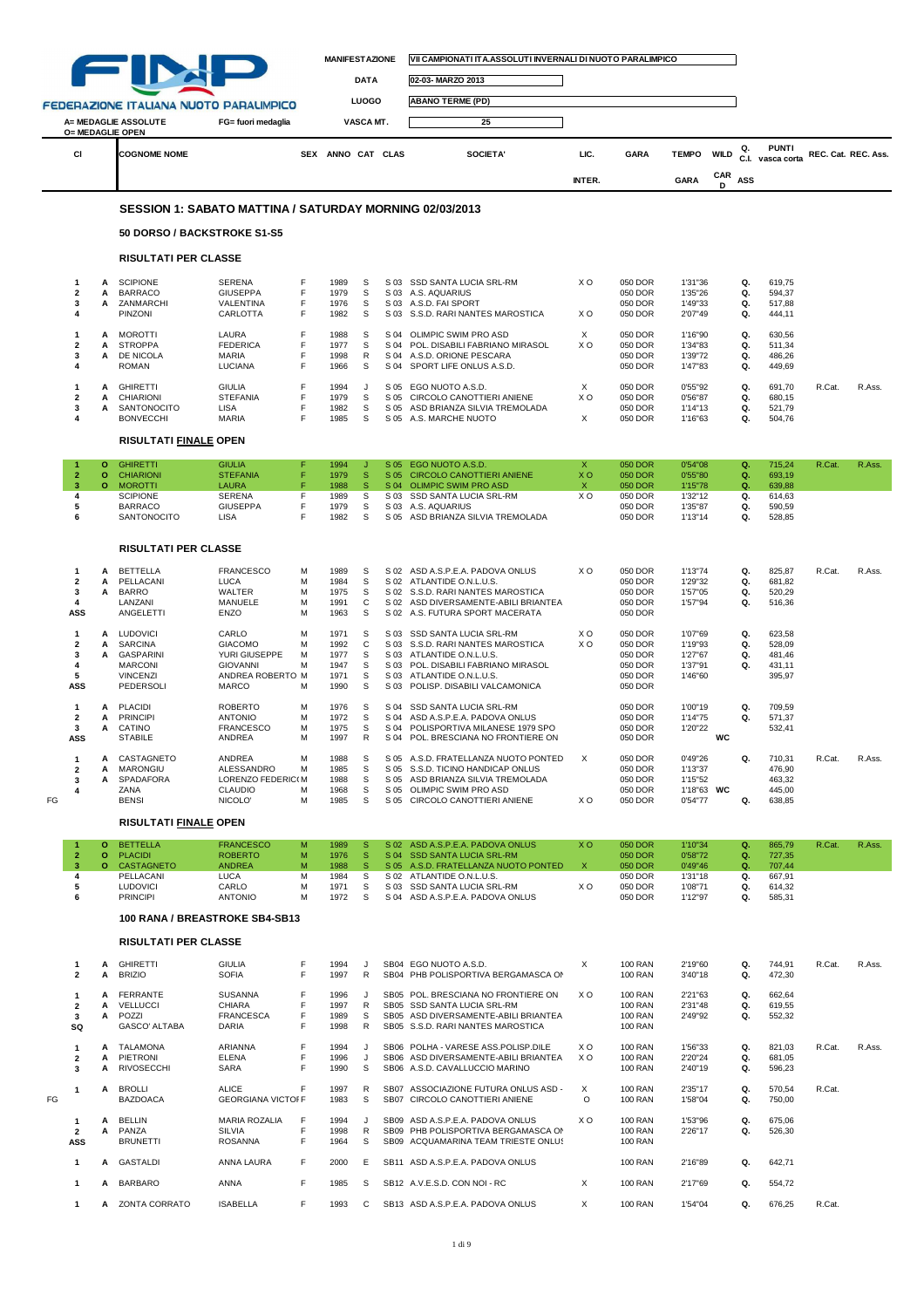

┑

 $\overline{\phantom{0}}$ 

**D ASS**

J.

**DATA 02-03- MARZO 2013**

**FEDERAZIONE ITALIANA NUOTO PARALIMPICO** 



**A= MEDAGLIE ASSOLUTE FG= fuori medaglia VASCA MT. 25**

| <b>O= MEDAGLIE OPEN</b> |                     |            |               | . |  |          |        |      |      |     |     |                                             |                     |  |
|-------------------------|---------------------|------------|---------------|---|--|----------|--------|------|------|-----|-----|---------------------------------------------|---------------------|--|
| CI                      | <b>COGNOME NOME</b> | <b>SEX</b> | ANNO CAT CLAS |   |  | SOCIETA' | LIC.   | GARA |      |     |     | <b>PUNTI</b><br>TEMPO WILD C.I. vasca corta | REC. Cat. REC. Ass. |  |
|                         |                     |            |               |   |  |          | INTER. |      | GARA | CAR | ASS |                                             |                     |  |

**SQ** ZARO MARTA F 1990 S SB13 POLHA - VARESE ASS.POLISP.DILE 100 RAN

**RISULTATI FINALE OPEN**

|    |                         | o       | <b>TALAMONA</b>             | <b>ARIANNA</b>       |   | 1994 | IJ      | SB06 POLHA - VARESE ASS.POLISP.DILE   | <b>XO</b>      | <b>100 RAN</b> | 1'56"27 | Q. | 821,45 | R.Cat. | R.Ass. |
|----|-------------------------|---------|-----------------------------|----------------------|---|------|---------|---------------------------------------|----------------|----------------|---------|----|--------|--------|--------|
|    | 2                       | $\circ$ | <b>GHIRETTI</b>             | <b>GIULIA</b>        |   | 1994 | A.      | SB04 EGO NUOTO A.S.D.                 | X.             | <b>100 RAN</b> | 2'21"52 | О. | 734.81 |        |        |
|    | 3                       | $\circ$ | <b>BELLIN</b>               | <b>MARIA ROZALIA</b> |   | 1994 | A.      | SB09 ASD A.S.P.E.A. PADOVA ONLUS      | <b>XO</b>      | <b>100 RAN</b> | 1'51"27 | Q. | 691.38 |        |        |
|    | $\overline{4}$          |         | PIETRONI                    | <b>ELENA</b>         | F | 1996 | J       | SB06 ASD DIVERSAMENTE-ABILI BRIANTEA  | X <sub>O</sub> | <b>100 RAN</b> | 2'20"32 | Q. | 680,66 |        |        |
|    | 5                       |         | ZONTA CORRATO               | <b>ISABELLA</b>      | F | 1993 | C       | SB13 ASD A.S.P.E.A. PADOVA ONLUS      | X              | <b>100 RAN</b> | 1'54"62 | Q. | 672,83 |        |        |
|    | 6                       |         | <b>FERRANTE</b>             | <b>SUSANNA</b>       | F | 1996 | $\cdot$ | SB05 POL. BRESCIANA NO FRONTIERE ON   | X <sub>O</sub> | <b>100 RAN</b> | 2'25"27 | Q. | 646.04 |        |        |
|    |                         |         | <b>RISULTATI PER CLASSE</b> |                      |   |      |         |                                       |                |                |         |    |        |        |        |
|    | $\mathbf{1}$            |         | A MORELLI                   | EFREM                | м | 1979 | S       | SB04 POL. BRESCIANA NO FRONTIERE ON   | X O            | <b>100 RAN</b> | 1'48"62 | Q. | 849,48 | R.Cat. | R.Ass. |
|    | $\overline{2}$          | A       | ZANA                        | <b>CLAUDIO</b>       | м | 1968 | S.      | SB04 OLIMPIC SWIM PRO ASD             |                | <b>100 RAN</b> | 2'43"92 | Q. | 562.90 |        |        |
|    | SQ                      |         | SPADAFORA                   | LORENZO FEDERIC(M    |   | 1988 | S       | SB04 ASD BRIANZA SILVIA TREMOLADA     |                | <b>100 RAN</b> |         |    |        |        |        |
| FG |                         |         | CASTAGNETO                  | ANDREA               | м | 1988 | S.      | SB04 A.S.D. FRATELLANZA NUOTO PONTED  | $\times$       | <b>100 RAN</b> | 2'00"72 | Q. | 764,33 |        |        |
|    | $\overline{\mathbf{1}}$ |         | A ZAMPETTI                  | <b>ENRICO</b>        | M | 1968 | S       | SB05 POL. DISABILI FABRIANO MIRASOL   |                | <b>100 RAN</b> | 2'12"88 | Q. | 688,59 |        |        |
|    | -1                      |         | A ROMELE                    | <b>GIUSEPPE</b>      | м | 1992 | C       | SB06 POLISP, DISABILI VALCAMONICA     | X <sub>O</sub> | <b>100 RAN</b> | 1'37"53 | Q. | 822,00 | R.Cat. | R.Ass. |
|    | 2                       | A       | MASSUSSI                    | <b>ANDREA</b>        | М | 1994 | J       | SB06 POL. BRESCIANA NO FRONTIERE ON   |                | <b>100 RAN</b> | 2'03"73 | Q. | 647,94 |        |        |
|    | 3                       | А       | <b>BEZ</b>                  | <b>NICOLA</b>        | М | 1988 | s       | SB06 ASD A.S.P.E.A. PADOVA ONLUS      | X O            | <b>100 RAN</b> | 2'24"42 | Q. | 555,12 |        |        |
|    | $\overline{4}$          |         | <b>FILIPPAZZI</b>           | <b>MARCO</b>         | M | 1968 | S       | SB06 POLISPORTIVA MILANESE 1979 SPO   |                | <b>100 RAN</b> | 2'35"38 |    | 515,96 |        |        |
|    | -1                      |         | A TERRANEO                  | ANDREA               | м | 1987 | S       | SB07 ASD BRIANZA SILVIA TREMOLADA     |                | <b>100 RAN</b> | 2'02"61 | Q. | 642.44 |        |        |
|    | $\overline{2}$          | A       | ZUIN                        | <b>OLIVIERO</b>      | М | 1970 | S       | SB07 ASD A.S.P.E.A. PADOVA ONLUS      |                | <b>100 RAN</b> | 2'16"37 | Q. | 577.62 |        |        |
|    | <b>ASS</b>              |         | POGGI                       | CARLOS               | М | 1976 | S       | SB08 ATLANTIDE O.N.L.U.S.             |                | <b>100 RAN</b> |         |    |        |        |        |
| FG |                         |         | <b>MORLACCHI</b>            | <b>FEDERICO</b>      | M | 1993 | C       | SB08 POLHA - VARESE ASS.POLISP.DILE   | X O            | <b>100 RAN</b> | 1'15"49 | Q. | 887,67 | R.Cat. | R.Ass. |
|    | -1                      |         | A NADALET                   | ANDREA               | м | 1996 | J       | SB09 A.S.D. FAI SPORT                 | X              | <b>100 RAN</b> | 1'30"00 | Q. | 711.33 |        |        |
|    | 2                       | A       | ZAMPOLERI                   | <b>IVANO</b>         | М | 1980 | s       | SB09 PHB POLISPORTIVA BERGAMASCA ON   |                | <b>100 RAN</b> | 1'33"10 | Q. | 687.65 |        |        |
|    | 3                       | A       | <b>RUBINO</b>               | <b>FRANCESCO</b>     | М | 1970 | S.      | SB09 CIRCOLO CANOTTIERI ANIENE        |                | <b>100 RAN</b> | 1'35"70 | Q. | 668,97 |        |        |
|    |                         | A       | ZMEEV                       | ALEXANDER            | м | 1994 | J       | SB12 GIOCOPARMA ASD                   | X              | <b>100 RAN</b> | 1'39"19 | Q. | 678,29 |        |        |
|    | $\mathbf{2}$            | А       | <b>BERNI</b>                | PAOLO GIUSEPPE       | M | 1981 | S       | SB12 GIOCOPARMA ASD                   |                | <b>100 RAN</b> | 2'04"05 | Q. | 542,36 |        |        |
|    | SQ                      |         | <b>VELOTTO</b>              | <b>WALTER</b>        | м | 1986 | S.      | SB12 ASSOCIAZIONE POLISPORTIVA DILETT |                | <b>100 RAN</b> |         |    |        |        |        |

#### **RISULTATI FINALE OPEN**

-

|              | o. | <b>MORELLI</b>                  | <b>EFREM</b>    | M  | 1979 |    | SB <sub>04</sub> | POL. BRESCIANA NO FRONTIERE ON      | X <sub>O</sub> | <b>100 RAN</b> | 1'51"76 | Ο.         | 825.61 |        |        |
|--------------|----|---------------------------------|-----------------|----|------|----|------------------|-------------------------------------|----------------|----------------|---------|------------|--------|--------|--------|
| $\mathbf{2}$ | o  | <b>ROMELE</b>                   | <b>GIUSEPPE</b> | M  | 1992 | C. | SB <sub>06</sub> | <b>POLISP. DISABILI VALCAMONICA</b> | X <sub>O</sub> | <b>100 RAN</b> | 1'37"21 | $\Omega$ . | 824.71 | R.Cat. | R.Ass. |
| з.           | o  | NADALET                         | <b>ANDREA</b>   | M  | 1996 |    |                  | SB09 A.S.D. FAI SPORT               | x              | <b>100 RAN</b> | 1'31"37 | Q.         | 700.67 |        |        |
|              |    | ZAMPOLERI                       | <b>IVANO</b>    | м  | 1980 |    | SB <sub>09</sub> | PHB POLISPORTIVA BERGAMASCA ON      |                | <b>100 RAN</b> | 1'34"19 | Q.         | 679.69 |        |        |
|              |    | ZMEEV                           | ALEXANDER       | м  | 1994 |    |                  | SB12 GIOCOPARMA ASD                 | X              | <b>100 RAN</b> | 1'40"73 | Q.         | 667,92 |        |        |
| SQ           |    | ZAMPETTI                        | <b>ENRICO</b>   | М  | 1968 | S. | SB <sub>05</sub> | POL. DISABILI FABRIANO MIRASOL      |                | <b>100 RAN</b> |         |            |        |        |        |
|              |    | 100 FARFALLA / BUTTERFLY S8-S13 |                 |    |      |    |                  |                                     |                |                |         |            |        |        |        |
|              |    | <b>RISULTATI PER CLASSE</b>     |                 |    |      |    |                  |                                     |                |                |         |            |        |        |        |
|              | А  | SECCI                           | FRANCESCA       | F. | 1990 | S. |                  | S 09 A.S.D. SARDEGNA SPORT          | X <sub>O</sub> | <b>100 FAR</b> | 1'15"92 | Q.         | 879.08 |        |        |

|   |     | <b>RISULTATI PER CLASSE</b> |                                 |        |              |   |              |                                                    |            |                                  |                    |           |          |                  |                  |        |
|---|-----|-----------------------------|---------------------------------|--------|--------------|---|--------------|----------------------------------------------------|------------|----------------------------------|--------------------|-----------|----------|------------------|------------------|--------|
|   | А   | <b>BIANCHI</b>              | <b>FILIPPO</b>                  | M      | 1994         |   | S 08         | PO.HA.FI.                                          |            | <b>100 FAR</b>                   | 1'20"43            |           | Q.       | 751,59           | R.Cat.           | R.Ass. |
| 2 | A ' | <b>CIULLI</b><br>SPAIRANI   | <b>SIMONE</b><br><b>CLAUDIO</b> | M<br>м | 1986<br>1986 |   | S 10<br>S 10 | PO.HA.FI.<br>A.I.C.S. PAVIA NUOTO A.S.D.           |            | <b>100 FAR</b><br><b>100 FAR</b> | 1'01"44<br>1'13"34 |           | Q.<br>Q. | 911.30<br>763,43 | R.Cat.           | R.Ass. |
|   | А   | <b>URSO</b><br>SOTTILE      | SALVATORE<br><b>FABRIZIO</b>    | м<br>м | 1999<br>1993 | R | S 12<br>S 12 | A.S.D. NOIVED NAPOLI<br>GRUPPO NUOTO FIAMME GIALLE | X O<br>X O | <b>100 FAR</b><br><b>100 FAR</b> | 1'52"28<br>1'02"29 | <b>WC</b> | Q.<br>Q. | 506.77<br>913.47 | R.Cat.<br>R.Cat. | R.Ass. |

**CLASSIFICA OPEN (SENZA FINALE)**

|    |                | $\circ$ | <b>CIULLI</b>                         | <b>SIMONE</b>    | M | 1986 | s            | PO.HA.FI.<br>S 10                                  | $\mathsf{x}$   | <b>100 FAR</b> | 1'01"44    | О. | 911,30 | (R.Cat.) | (R.Ass.) |
|----|----------------|---------|---------------------------------------|------------------|---|------|--------------|----------------------------------------------------|----------------|----------------|------------|----|--------|----------|----------|
|    | $\overline{2}$ | $\circ$ | <b>SPAIRANI</b>                       | <b>CLAUDIO</b>   | M | 1986 | S            | A.I.C.S. PAVIA NUOTO A.S.D.<br>S <sub>10</sub>     |                | <b>100 FAR</b> | 1'13"34    | Q. | 763.43 |          |          |
|    | 3              | o       | <b>BIANCHI</b>                        | <b>FILIPPO</b>   | M | 1994 |              | S 08 PO.HA.FI.                                     |                | <b>100 FAR</b> | 1'20"43    | О. | 751,59 | (R.Cat.) | (R.Ass.) |
|    | 4              |         | <b>URSO</b>                           | SALVATORE        | м | 1999 | R            | S 12 A.S.D. NOIVED NAPOLI                          | X <sub>O</sub> | <b>100 FAR</b> | 1'52"28 WC | Q. | 506.77 | (R.Cat.) |          |
| FG |                |         | SOTTILE                               | <b>FABRIZIO</b>  | м | 1993 | C            | S 12 GRUPPO NUOTO FIAMME GIALLE                    | X <sub>O</sub> | <b>100 FAR</b> | 1'02"29    | Q. | 913,47 | (R.Cat.) | (R.Ass.) |
|    |                |         |                                       |                  |   |      |              |                                                    |                |                |            |    |        |          |          |
|    |                |         | 150 MISTI / IND. MEDLEY SM1-SM4       |                  |   |      |              |                                                    |                |                |            |    |        |          |          |
|    |                |         | <b>RISULTATI PER CLASSE</b>           |                  |   |      |              |                                                    |                |                |            |    |        |          |          |
|    |                | A       | <b>GADOLA</b>                         | <b>GIULIA</b>    | E | 1986 | S            | SM03 POL. BRESCIANA NO FRONTIERE ON                | X O            | <b>150 MIS</b> | 5'19"14    | Q. | 656,01 | R.Cat.   | R.Ass.   |
|    |                | А       | KOSINSKA                              | <b>FRANCESCA</b> | F | 1976 | S.           | SM04 A.S. MARCHE NUOTO                             | X              | <b>150 MIS</b> | 4'50"00    | Q. | 578.76 | R.Cat.   | R.Ass.   |
|    | $\overline{2}$ | A       | <b>STROPPA</b>                        | <b>FEDERICA</b>  | F | 1977 | S            | POL. DISABILI FABRIANO MIRASOL<br>SM <sub>04</sub> | X <sub>O</sub> | <b>150 MIS</b> | 4'59"64    | Q. | 560.14 |          |          |
|    |                |         |                                       |                  |   |      |              |                                                    |                |                |            |    |        |          |          |
|    |                |         | <b>CLASSIFICA OPEN (SENZA FINALE)</b> |                  |   |      |              |                                                    |                |                |            |    |        |          |          |
|    |                | $\circ$ | <b>GADOLA</b>                         | <b>GIULIA</b>    |   | 1986 | <sub>S</sub> | SM03 POL. BRESCIANA NO FRONTIERE ON                | <b>XO</b>      | <b>150 MIS</b> | 5'19"14    | О. | 656,01 | (R.Cat.) | (R.Ass.) |
|    | $\overline{2}$ | $\circ$ | <b>KOSINSKA</b>                       | <b>FRANCESCA</b> | F | 1976 | -S           | SM04 A.S. MARCHE NUOTO                             | $\mathsf{x}$   | <b>150 MIS</b> | 4'50"00    | Q. | 578,76 | (R.Cat.) | (R.Ass.) |
|    | 3.             | o       | <b>STROPPA</b>                        | <b>FEDERICA</b>  | F | 1977 | S.           | SM04 POL. DISABILI FABRIANO MIRASOL                | <b>XO</b>      | <b>150 MIS</b> | 4'59"64    | Q. | 560.14 |          |          |
|    |                |         | <b>RISULTATI PER CLASSE</b>           |                  |   |      |              |                                                    |                |                |            |    |        |          |          |
|    |                |         |                                       |                  |   |      |              |                                                    |                |                |            |    |        |          |          |
|    | SQ             |         | <b>DURIGHELLO</b>                     | <b>MICHELE</b>   | м | 1982 | S.           | SM01 SPORT LIFE ONLUS A.S.D.                       |                | <b>150 MIS</b> |            |    |        |          |          |
|    |                | A       | <b>SARCINA</b>                        | <b>GIACOMO</b>   | м | 1992 | C            | SM03 S.S.D. RARI NANTES MAROSTICA                  | X <sub>O</sub> | <b>150 MIS</b> | 4'54"58    | Q. | 555,77 | R.Cat.   |          |
|    |                |         | <b>GASPARINI</b>                      | YURI GIUSEPPE    | м | 1977 | S            | SM03 ATLANTIDE O.N.L.U.S.                          |                | <b>150 MIS</b> | 5'26"47    | Q. | 501.49 |          |          |
|    | $\overline{2}$ | A       |                                       |                  |   |      |              |                                                    |                |                |            |    |        |          |          |
|    |                |         |                                       |                  |   |      |              |                                                    |                |                |            |    |        |          |          |
|    |                | A       | <b>BENSI</b>                          | NICOLO'          | м | 1985 | S            | SM04 CIRCOLO CANOTTIERI ANIENE                     | X <sub>O</sub> | <b>150 MIS</b> | 3'10"27    | Q. | 767.23 |          |          |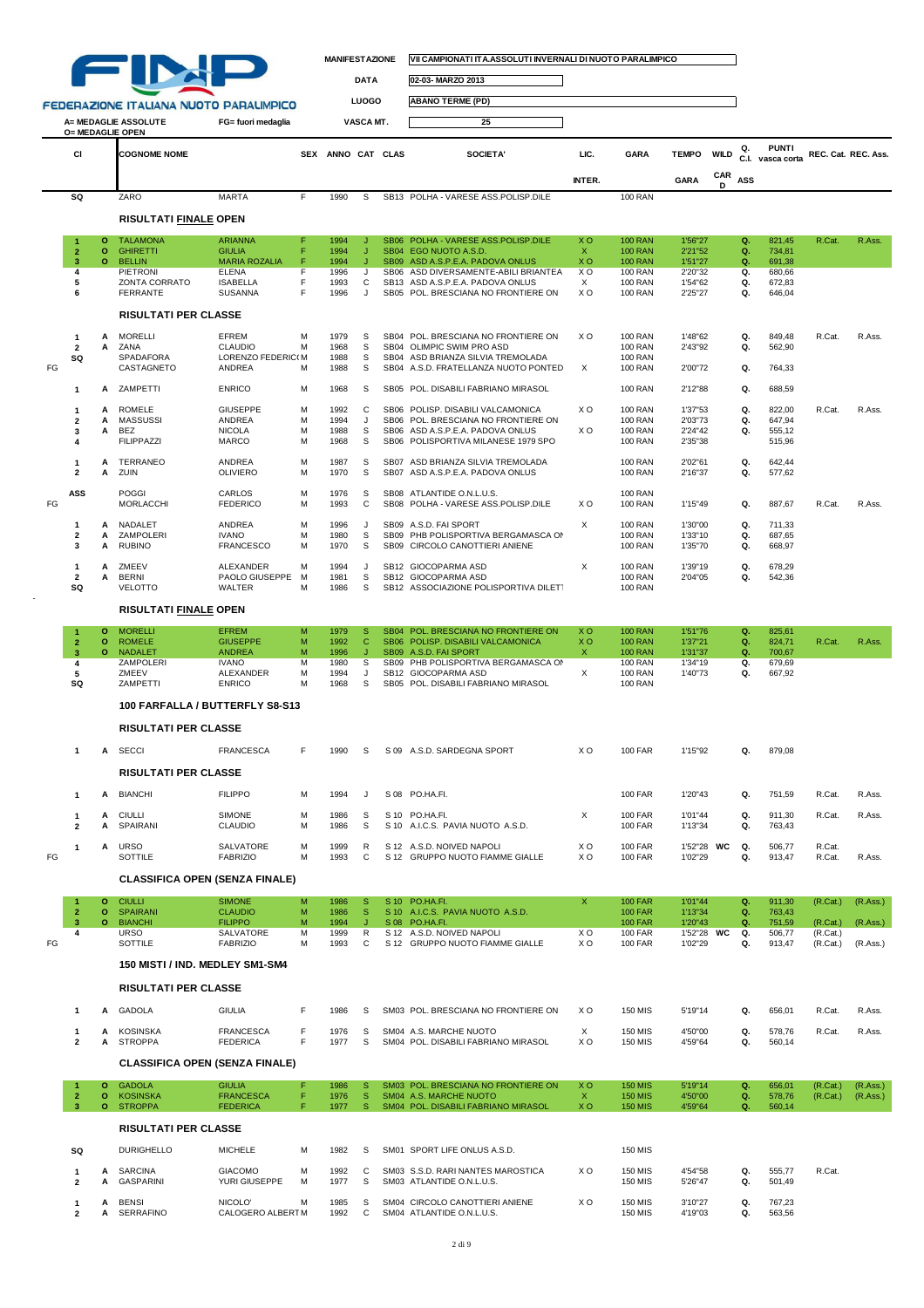|  | M/ |
|--|----|
|  |    |
|  |    |

┑

Ξ

**DATA 02-03- MARZO 2013**

FEDERAZIONE ITALIANA NUOTO PARALIMPICO

A= MED<br>O= MED

| <b>O= MEDAGLIE OPEN</b> | A= MEDAGLIE ASSOLUTE | FG= fuori medaglia | VASCA MT. |             | 25              |          |      |                      |                            |        |                               |                     |
|-------------------------|----------------------|--------------------|-----------|-------------|-----------------|----------|------|----------------------|----------------------------|--------|-------------------------------|---------------------|
| <b>CI</b>               | <b>COGNOME NOME</b>  | <b>SEX</b>         | ANNO CAT  | <b>CLAS</b> | <b>SOCIETA'</b> | LIC.     | GARA | <b>TEMPO</b>         | WILD $\sum_{i=1}^{\infty}$ |        | <b>PUNTI</b><br>. vasca corta | REC. Cat. REC. Ass. |
|                         |                      |                    |           |             |                 | $\cdots$ |      | $\sim$ $\sim$ $\sim$ | <b>CAR</b>                 | $\sim$ |                               |                     |

**LUOGO ABANO TERME (PD)**

|  |       |        |      |      |                                        | INTER. |                | GARA    | CAR<br> | <b>ASS</b><br>$ -$ |        |  |
|--|-------|--------|------|------|----------------------------------------|--------|----------------|---------|---------|--------------------|--------|--|
|  | VIDAL | MATTEC | IVI. | 1984 | SPORT LIFE ONLUS A.S.D.<br><b>SM04</b> |        | <b>150 MIS</b> | 1'24"75 |         |                    | 551,39 |  |

#### **CLASSIFICA OPEN (SENZA FINALE)**

|    | <b>BENSI</b><br>റ: |                   | NICOLO'          | м | 1985 | SM04 CIRCOLO CANOTTIERI ANIENE    | X O | <b>150 MIS</b> | 3'10"27 | 767.23 |          |
|----|--------------------|-------------------|------------------|---|------|-----------------------------------|-----|----------------|---------|--------|----------|
|    | О.                 | <b>SERRAFINO</b>  | CALOGERO ALBERTM |   | 1992 | SM04 ATLANTIDE O.N.L.U.S.         |     | <b>150 MIS</b> | 4'19"03 | 563.56 |          |
|    | О.                 | <b>SARCINA</b>    | <b>GIACOMO</b>   | м | 1992 | SM03 S.S.D. RARI NANTES MAROSTICA | X O | <b>150 MIS</b> | 4'54"58 | 555.7  | (R.Cat.) |
|    | <b>VIDAL</b>       |                   | MATTEO           |   | 1984 | SM04 SPORT LIFE ONLUS A.S.D.      |     | <b>150 MIS</b> | 4'24"75 | 551.39 |          |
|    |                    | <b>GASPARINI</b>  | YURI GIUSEPPE    |   | 1977 | SM03 ATLANTIDE O.N.L.U.S.         |     | <b>150 MIS</b> | 5'26"47 | 501.49 |          |
| so |                    | <b>DURIGHELLO</b> | MICHELE          |   | 1982 | SPORT LIFE ONLUS A.S.D.<br>SM01   |     | <b>150 MIS</b> |         |        |          |

#### **200 STILE / FREE STYLE S1-S5**

#### **RISULTATI PER CLASSE**

| FG. |  | <b>SCIPIONE</b><br>PINZONI<br><b>GADOLA</b> | <b>SERENA</b><br>CARLOTTA<br><b>GIULIA</b> | 1989<br>1982<br>1986 | S 03<br>S 03 | SSD SANTA LUCIA SRL-RM<br>S 03 S.S.D. RARI NANTES MAROSTICA<br>POL. BRESCIANA NO FRONTIERE ON | X O<br>X O<br>X O | 200 STI<br>200 STI<br>200 STI | 6'37"70<br>9'05"08<br>5'40"78 | Q.<br>Q.<br>Q. | 639.80<br>466.81<br>746.67 | R.Cat. | R.Ass. |
|-----|--|---------------------------------------------|--------------------------------------------|----------------------|--------------|-----------------------------------------------------------------------------------------------|-------------------|-------------------------------|-------------------------------|----------------|----------------------------|--------|--------|
|     |  | <b>KOSINSKA</b><br>CORTE                    | <b>FRANCESCA</b><br><b>ALESSIA</b>         | 1976<br>1985         |              | A.S. MARCHE NUOTO<br>SPORT LIFE ONLUS A.S.D.                                                  |                   | 200 STI<br>200 STI            | 5'31"50<br>5'56"62            | Q.<br>Q.       | 584.89<br>543,69           |        |        |
|     |  | TRIMI                                       | <b>ARJOLA</b>                              | 1987                 |              | ASD BRIANZA SILVIA TREMOLADA                                                                  | X O               | 200 STI                       | 3'38"82                       | Q.             | 752.26                     |        |        |

#### **CLASSIFICA OPEN (SENZA FINALE)**

| FG | $\mathbf{2}$<br>з. | o<br>0.<br>0. | <b>TRIMI</b><br><b>SCIPIONE</b><br><b>KOSINSKA</b><br>CORTE<br>PINZONI<br><b>GADOLA</b> | <b>ARJOLA</b><br><b>SERENA</b><br><b>FRANCESCA</b><br>ALESSIA<br>CARLOTTA<br>GIULIA | F.<br>F.<br>F.<br>F.<br>F. | 1987<br>1989<br>1976<br>1985<br>1982<br>1986 | s<br>s<br>s<br>S<br>S<br>S | S 05<br>S 03<br>S 04<br>S 03<br>S 03 | ASD BRIANZA SILVIA TREMOLADA<br><b>SSD SANTA LUCIA SRL-RM</b><br>S 04 A.S. MARCHE NUOTO<br>SPORT LIFE ONLUS A.S.D.<br>S.S.D. RARI NANTES MAROSTICA<br>POL. BRESCIANA NO FRONTIERE ON | X <sub>O</sub><br>X <sub>O</sub><br>X.<br>X O<br>X O | 200 STI<br>200 STI<br>200 STI<br>200 STI<br>200 STI<br>200 STI | 3'38"82<br>6'37"70<br>5'31"50<br>5'56"62<br>9'05"08<br>5'40"78 | О.<br>Q.<br>О.<br>Q.<br>Q.<br>Q. | 752.26<br>639.80<br>584.89<br>543.69<br>466,81<br>746.67 | (R.Cat.) | (R.Ass.) |
|----|--------------------|---------------|-----------------------------------------------------------------------------------------|-------------------------------------------------------------------------------------|----------------------------|----------------------------------------------|----------------------------|--------------------------------------|--------------------------------------------------------------------------------------------------------------------------------------------------------------------------------------|------------------------------------------------------|----------------------------------------------------------------|----------------------------------------------------------------|----------------------------------|----------------------------------------------------------|----------|----------|
|    |                    |               | <b>RISULTATI PER CLASSE</b>                                                             |                                                                                     |                            |                                              |                            |                                      |                                                                                                                                                                                      |                                                      |                                                                |                                                                |                                  |                                                          |          |          |
|    |                    | А<br>A        | <b>BALDUZZI</b><br><b>FRIGERIO</b>                                                      | <b>STEFANO</b><br><b>SIMONE</b>                                                     | м<br>M                     | 1987<br>1985                                 | S<br>S                     | S 03<br>S 03                         | PHB POLISPORTIVA BERGAMASCA OF<br>ASD DIVERSAMENTE-ABILI BRIANTEA                                                                                                                    |                                                      | 200 STI<br>200 STI                                             | 5'52"65<br>6'14"82                                             | Q.<br>Q.                         | 557,07<br>524.12                                         |          |          |
|    |                    | А             | <b>STEVANATO</b>                                                                        | <b>DARIO</b>                                                                        | M                          | 1988                                         | S                          | S 04                                 | ASD A.S.P.E.A. PADOVA ONLUS                                                                                                                                                          | X O                                                  | 200 STI                                                        | 4'32"48                                                        | Q.                               | 645,22                                                   |          |          |
|    |                    | А<br>A        | GAZZOLA<br><b>LOMBARDINI</b>                                                            | <b>MARCO</b><br><b>SERGIO</b>                                                       | M<br>M                     | 1980<br>1977                                 | S<br>S                     | S 05<br>S 05                         | SPORT LIFE ONLUS A.S.D.<br>PHB POLISPORTIVA BERGAMASCA OF                                                                                                                            |                                                      | 200 STI<br>200 STI                                             | 4'24"68<br>4'47"66                                             | Q.<br>Q.                         | 553,54<br>509.32                                         |          |          |

## **CLASSIFICA OPEN (SENZA FINALE)**

|  | STEVANATO       | <b>DARIO</b>   |   | 1988 |      | S 04 ASD A S.P.E.A. PADOVA ONLUS     | xο | 200 STI | 4'32"48 | 645.22 |
|--|-----------------|----------------|---|------|------|--------------------------------------|----|---------|---------|--------|
|  | <b>BALDUZZL</b> | <b>STEFANO</b> | M | 1987 |      | S.03 PHB POLISPORTIVA BERGAMASCA OF  |    | 200 STI | 5'52"65 | 557.07 |
|  | GAZZOLA         | <b>MARCO</b>   |   | 1980 |      | S.05 SPORT LIFE ONLUS A.S.D.         |    | 200 STI | 4'24"68 | 553.54 |
|  | <b>FRIGERIO</b> | <b>SIMONE</b>  |   | 1985 |      | S 03 ASD DIVERSAMENTE-ABILI BRIANTEA |    | 200 STI | 6'14"82 | 524.12 |
|  | LOMBARDINI      | <b>SERGIO</b>  |   | 1977 | S 05 | PHB POLISPORTIVA BERGAMASCA ON       |    | 200 STI | 4'47"66 | 509.32 |

## **SESSION 2: SABATO POMERIGGIO / SATURDAY AFTERNOON 02/03/2013**

## **100 STILE / FREE STYLE S1-S6**

## **RISULTATI PER CLASSE**

|            | А | BORRELLI              | MARIA GRAZIA              | F. | 1977         | S      | S 02         | CENTRO ESTER - SOC. SPORT. DIL                                   |                | 100 STI            | 5'27"77            | Q.       | 439,85           |
|------------|---|-----------------------|---------------------------|----|--------------|--------|--------------|------------------------------------------------------------------|----------------|--------------------|--------------------|----------|------------------|
| <b>ASS</b> |   | FRANDOLI              | <b>JASMIN</b>             | н. | 1985         | S      | S 03         | ACQUAMARINA TEAM TRIESTE ONLUS                                   |                | 100 STI            |                    |          |                  |
|            | A | <b>ROMAN</b>          | <b>LUCIANA</b>            | E  | 1966         | S      | S 04         | SPORT LIFE ONLUS A.S.D.                                          |                | 100 STI            | 3'35"98            | Q.       | 427,91           |
|            | А | TRIMI<br><b>TOIA</b>  | ARJOLA<br><b>ANGELICA</b> | F. | 1987<br>1985 | S<br>S | S 05<br>S 05 | ASD BRIANZA SILVIA TREMOLADA<br>ASD PROPATRIA DISABILI BUSTO ARS | X <sub>O</sub> | 100 STI<br>100 STI | 1'42"74<br>2'17"79 | Ο.<br>Q. | 746.06<br>556,28 |
| sQ         | А | SOLA<br><b>BUSATO</b> | <b>YLENIA</b><br>PATRIZIA | н. | 1995<br>1977 | S      | S 06<br>S 06 | POL. BRESCIANA NO FRONTIERE ON<br>ASD A.S.P.E.A. PADOVA ONLUS    | X <sub>O</sub> | 100 STI<br>100 STI | 1'47"27            | Ο.       | 683.60           |

## **CLASSIFICA OPEN (SENZA FINALE)**

|  | TRIMI           | ARJOLA              | 1987 | S 05 ASD BRIANZA SILVIA TREMOLADA     | X O | <b>100 STI</b> | 1'42"74   | 746.06 |
|--|-----------------|---------------------|------|---------------------------------------|-----|----------------|-----------|--------|
|  | O SOLA          | <b>YLENIA</b>       | 1995 | S.06 POL. BRESCIANA NO FRONTIERE ON   | X O | <b>100 STI</b> | 1'47"27   | 683.60 |
|  | <b>TOIA</b>     | <b>ANGELICA</b>     | 1985 | S 05 ASD PROPATRIA DISABILI BUSTO ARS |     | 100 STI        | 2'17''79' | 556.28 |
|  | <b>BORRELLI</b> | <b>MARIA GRAZIA</b> | 1977 | S 02 CENTRO ESTER - SOC. SPORT, DIL   |     | 100 STI        | 5'27"77   | 439.85 |
|  | <b>ROMAN</b>    | LUCIANA             | 1966 | SPORT LIFE ONLUS A.S.D.<br>S 04       |     | 100 ST         | 3'35"98   | 427.91 |

## **100 STILE / FREE STYLE S7-S13**

|    |              | А | PASSUELLO         | GIULIA           |   | 1986 | S  | S 07 | S.S.D. RARI NANTES MAROSTICA     | X <sub>O</sub> | 100 STI | 1'43"26 | Q. | 658.82 |
|----|--------------|---|-------------------|------------------|---|------|----|------|----------------------------------|----------------|---------|---------|----|--------|
|    |              | A | <b>BOSCAINI</b>   | LAURA            |   | 1989 | -S | S 07 | POL. BRESCIANA NO FRONTIERE ON   |                | 100 STI | 1'48"17 | Q. | 628.92 |
|    | 3            |   | <b>MURANO</b>     | DANIELA          |   | 1977 | S. | S 07 | ASD PROPATRIA DISABILI BUSTO ARS |                | 100 STI | 1'55"00 | Q. | 591.57 |
|    | $\mathbf{A}$ |   | <b>RIVOSECCHI</b> | <b>SARA</b>      |   | 1990 | S  | S 07 | A.S.D. CAVALLUCCIO MARINO        |                | 100 STI | 2'04"11 | Q. | 548.14 |
|    | <b>ASS</b>   |   | CALCIOLARI        | ANNA             | ► | 1985 | -S | S 07 | ASD DIVERSAMENTE-ABILI BRIANTEA  | X              | 100 STI |         |    |        |
| FG |              |   | <b>TALAMONA</b>   | ARIANNA          |   | 1994 |    | S 07 | POLHA - VARESE ASS POLISP DILE   | X O            | 100 STI | 1'28"62 | Q. | 767.66 |
|    |              | А | CORNACCHINI       | <b>SOFIA</b>     |   | 1997 | R  | S 08 | ATLANTIDE O.N.L.U.S.             |                | 100 STI | 1'42"10 | Q. | 642.80 |
|    |              |   | <b>SECCI</b>      | <b>FRANCESCA</b> | Е | 1990 | S  | S 09 | A.S.D. SARDEGNA SPORT            | X O            | 100 STI | 1'11"78 | Q. | 850,93 |
|    |              | А | <b>FILISETTI</b>  | <b>SONIA</b>     |   | 1987 | S  | S 10 | POL. BRESCIANA NO FRONTIERE ON   |                | 100 STI | 1'33"39 | Q. | 646.43 |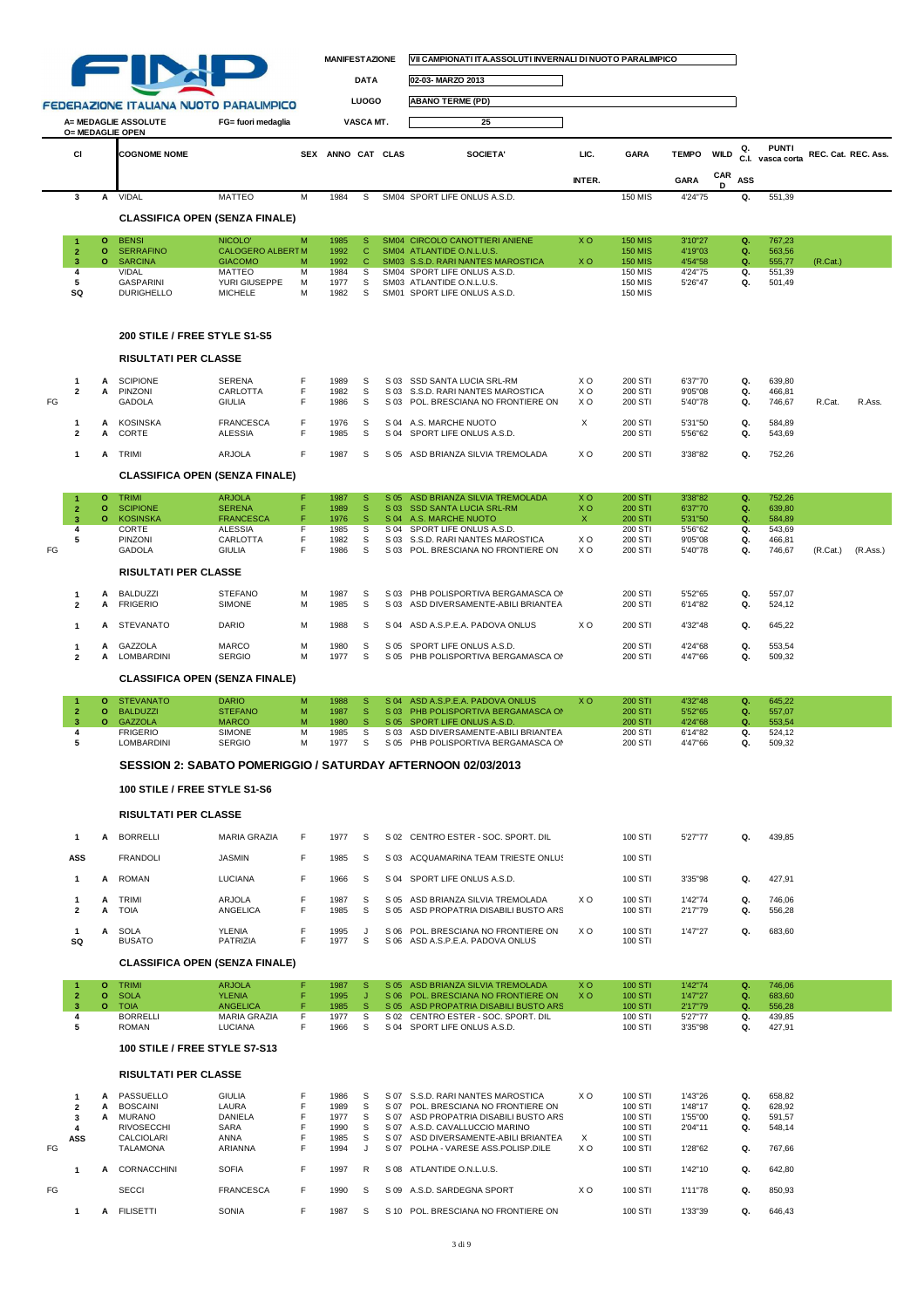

| <b>MANIFESTAZIONE</b> | VII CAMPIONATI ITA ASSOLUTI INVERNALI DI NUOTO PARALIMPICO |
|-----------------------|------------------------------------------------------------|
|                       |                                                            |

┑

**DATA 02-03- MARZO 2013 LUOGO ABANO TERME (PD)**

FEDERAZIONE ITALIANA NUOTO PARALIMPICO

|            |             | A= MEDAGLIE ASSOLUTE<br><b>O= MEDAGLIE OPEN</b>        | FG= fuori medaglia                              |            |                      | <b>VASCA MT.</b> |                      | 25                                                                                          |                |                               |                               |             |                |                             |                     |        |
|------------|-------------|--------------------------------------------------------|-------------------------------------------------|------------|----------------------|------------------|----------------------|---------------------------------------------------------------------------------------------|----------------|-------------------------------|-------------------------------|-------------|----------------|-----------------------------|---------------------|--------|
| <b>CI</b>  |             | <b>COGNOME NOME</b>                                    |                                                 | <b>SEX</b> | ANNO CAT             |                  | <b>CLAS</b>          | <b>SOCIETA'</b>                                                                             | LIC.           | <b>GARA</b>                   | <b>TEMPO</b>                  | <b>WILD</b> | Q.<br>C.I.     | <b>PUNTI</b><br>vasca corta | REC. Cat. REC. Ass. |        |
|            |             |                                                        |                                                 |            |                      |                  |                      |                                                                                             | INTER.         |                               | <b>GARA</b>                   | CAR<br>D    | ASS            |                             |                     |        |
| 2          | А           | PANZA                                                  | <b>SILVIA</b>                                   |            | 1998                 | R                | S 10                 | PHB POLISPORTIVA BERGAMASCA ON                                                              |                | 100 STI                       | 1'38"87                       |             | Q.             | 610,60                      | R.Cat.              |        |
| 3          | А           | <b>LONGHI</b>                                          | <b>BEATRICE</b>                                 | F.         | 1994                 |                  | S 10                 | POL. BRESCIANA NO FRONTIERE ON                                                              |                | 100 STI                       | 1'45"23                       |             | Q.             | 573,70                      |                     |        |
| <b>ASS</b> |             | <b>BRUNETTI</b>                                        | <b>ROSANNA</b>                                  | F.         | 1964                 | S                | S 10                 | ACQUAMARINA TEAM TRIESTE ONLUS                                                              |                | 100 STI                       |                               |             |                |                             |                     |        |
|            | А           | CORRAINE                                               | <b>GIOVANNA</b>                                 | F.         | 1989                 | S                | S 11                 | A.S.D. SARDEGNA SPORT                                                                       | X              | 100 STI                       | 1'45"91                       |             | Q.             | 635,35                      |                     |        |
|            | A           | <b>RABBOLINI</b>                                       | <b>MARTINA</b>                                  | F.         | 1998                 | R                | S 12                 | G.S. DIL. NON VEDENTI MILANO - ONLI                                                         | X <sub>O</sub> | 100 STI                       | 1'19"45                       |             | Q.             | 735,18                      | R.Cat.              | R.Ass. |
| SQ         |             | <b>VIVENZIO</b>                                        | <b>LUIGIA</b>                                   | F          | 1991                 | C.               |                      | S 12 A.S.D. NOIVED NAPOLI                                                                   | X O            | 100 STI                       |                               |             |                |                             |                     |        |
| 2<br>3     | A<br>А<br>А | <b>MARCHESINI</b><br><b>ALBICINI</b><br><b>BELOTTI</b> | <b>AGNESE</b><br><b>CRISTINA</b><br><b>SARA</b> | E<br>F     | 1997<br>1969<br>1999 | R<br>S<br>R      | S 13<br>S 13<br>S 13 | GRUPPO PROMOZIONALE SAN MICHE<br>. BRESCIANA NO FRONTIERE ON<br>POL<br>OLIMPIC SWIM PRO ASD |                | 100 STI<br>100 STI<br>100 STI | 1'33"84<br>1'37"92<br>1'40"60 |             | Q.<br>Q.<br>Q. | 627.34<br>601,21<br>585,19  | R.Cat.              |        |

# **RISULTATI FINALE OPEN**

|  | RABBOLINI        | <b>MARTINA</b> | 1998 |      | S 12 G.S. DIL. NON VEDENTI MILANO - ONLI | X O | <b>100 STI</b> | '20"80  | 722.90 |
|--|------------------|----------------|------|------|------------------------------------------|-----|----------------|---------|--------|
|  | PASSUELLO        | <b>GIULIA</b>  | 1986 |      | S.07 S.S.D. RARI NANTES MAROSTICA        | xο  | <b>100 STI</b> | 1'42"62 | 662.93 |
|  | <b>FILISETTI</b> | <b>SONIA</b>   | 1987 |      | S 10 POL. BRESCIANA NO FRONTIERE ON      |     | 100 STI        | '33"29  | 647.12 |
|  | CORNACCHINI      | <b>SOFIA</b>   | 1997 |      | S 08 ATLANTIDE O.N.L.U.S.                |     | 100 STI        | 1'41"44 | 646.98 |
|  | <b>BOSCAINI</b>  | LAURA          | 1989 | S 07 | POL. BRESCIANA NO FRONTIERE ON           |     | 100 STI        | 1'50"07 | 618.06 |
|  | <b>CORRAINE</b>  | GIOVANNA       | 1989 |      | A.S.D. SARDEGNA SPORT                    |     | 100 STI        | "49"58  | 614.07 |

## **100 STILE / FREE STYLE S1-S6**

## **RISULTATI PER CLASSE**

|                | A | <b>BETTELLA</b>    | <b>FRANCESCO</b> | м | 1989 | S  | S 02 | ASD A.S.P.E.A. PADOVA ONLUS          | X <sub>O</sub> | 100 STI | 2'29"68 | Q. | 826.50 | R.Cat. | R.Ass. |
|----------------|---|--------------------|------------------|---|------|----|------|--------------------------------------|----------------|---------|---------|----|--------|--------|--------|
| $\overline{2}$ | А | PELLACANI          | <b>LUCA</b>      | м | 1984 | S  |      | S 02 ATLANTIDE O.N.L.U.S.            |                | 100 STI | 3'01"00 | Q. | 683,48 |        |        |
| 3              | A | <b>BARRO</b>       | <b>WALTER</b>    | м | 1975 | S  |      | S 02 S.S.D. RARI NANTES MAROSTICA    |                | 100 STI | 4'00"61 | Q. | 514.15 |        |        |
| 4              |   | <b>GUERRA</b>      | <b>SACHA</b>     | М | 1992 | C  |      | S 02 SPORT LIFE ONLUS A.S.D.         |                | 100 STI | 4'01"56 | Q. | 512,13 |        |        |
| 5              |   | ZARPELLON          | <b>MARCO</b>     | М | 1981 | S  |      | S 02 S.S.D. RARI NANTES MAROSTICA    |                | 100 STI | 4'02"06 | Q. | 511.07 |        |        |
| ASS            |   | ANGELETTI          | ENZO             | М | 1963 | S. |      | S 02 A.S. FUTURA SPORT MACERATA      |                | 100 STI |         |    |        |        |        |
| 1              | A | MOLTRASIO          | <b>FLAVIO</b>    | M | 1977 | S. |      | S 03 ASD DIVERSAMENTE-ABILI BRIANTEA |                | 100 STI | 2'17"40 | Q. | 684.28 |        |        |
| $\overline{2}$ | A | <b>LUDOVICI</b>    | CARLO            | м | 1971 | S  |      | S 03 SSD SANTA LUCIA SRL-RM          | X O            | 100 STI | 2'27"86 | Q. | 635,87 |        |        |
| 3              | A | CAMPIONE           | <b>VINCENZO</b>  | М | 1982 | S  |      | S 03 A.S. CULT, ANTHROPOS SOC, SPOR  |                | 100 STI | 3'05"97 | Q. | 505.57 |        |        |
| 1              | A | PARTIPILO          | <b>GEREMIA</b>   | M | 1982 | S. | S 04 | FRAMAROSSPORT S.S.D. SRL             | X O            | 100 STI | 2'13"06 | Q. | 619.49 |        |        |
| $\mathbf{2}$   | A | <b>VIDAL</b>       | <b>MATTEO</b>    | м | 1984 | S  | S 04 | SPORT LIFE ONLUS A.S.D.              |                | 100 STI | 2'15"64 | Q. | 607,71 |        |        |
| 3              | A | <b>STEVANATO</b>   | <b>DARIO</b>     | М | 1988 | S  | S 04 | ASD A.S.P.E.A. PADOVA ONLUS          | X O            | 100 STI | 2'18"64 | Q. | 594.56 |        |        |
| 1              | A | DE CARLO           | <b>NICOLA</b>    | М | 1972 | S. | S 05 | PO.HA.FI.                            |                | 100 STI | 1'46"65 | Q. | 641.26 |        |        |
| 1              | A | <b>GALIMBERTI</b>  | <b>LUCA</b>      | М | 1973 | S. |      | S 06 CIRCOLO CANOTTIERI ANIENE       |                | 100 STI | 1'27"04 | Q. | 751,95 |        |        |
| 2              | A | <b>ROTA</b>        | <b>MATTEO</b>    | М | 1994 |    | S 06 | PHB POLISPORTIVA BERGAMASCA OI       |                | 100 STI | 1'36"43 | Q. | 678,73 | R.Cat. |        |
| 3              | A | <b>BRUSCA</b>      | <b>MATTEO</b>    | М | 1993 | C  | S 06 | ASD BRIANZA SILVIA TREMOLADA         |                | 100 STI | 1'47"60 | Q. | 608,27 |        |        |
| 4              |   | <b>CASTIGLIONI</b> | <b>SAMUELE</b>   | м | 1991 | C  | S 06 | ASD PROPATRIA DISABILI BUSTO ARS     |                | 100 STI | 1'48"81 | Q. | 601,51 |        |        |
|                |   |                    |                  |   |      |    |      |                                      |                |         |         |    |        |        |        |

# **RISULTATI FINALE OPEN**

|  | <b>BETTELLA</b>   | <b>FRANCESCO</b> | 1989 |  | S 02 ASD A.S.P.E.A. PADOVA ONLUS     | xо | <b>100 STI</b> | 2'31"93 |    | 814.26 |
|--|-------------------|------------------|------|--|--------------------------------------|----|----------------|---------|----|--------|
|  | <b>GALIMBERTI</b> | <b>LUCA</b>      | 1973 |  | S.06 CIRCOLO CANOTTIERI ANIENE       |    | <b>100 STI</b> | 1'26"78 | Ο. | 754.21 |
|  | <b>MOLTRASIO</b>  | <b>FLAVIO</b>    | 1977 |  | S 03 ASD DIVERSAMENTE-ABILI BRIANTEA |    | <b>100 STI</b> | 2'18"57 | ю. | 678.50 |
|  | <b>ROTA</b>       | <b>MATTEO</b>    | 1994 |  | S 06 PHB POLISPORTIVA BERGAMASCA OF  |    | 100 STI        | 1'36"98 | Q. | 674.88 |
|  | PELLACANI         | LUCA             | 1984 |  | S 02 ATLANTIDE O.N.L.U.S.            |    | 100 STI        | 3'04"24 |    | 671.46 |
|  | DE CARLO          | <b>NICOLA</b>    | 1972 |  | S 05 PO.HA.FI.                       |    | 100 STI        | 1'46"81 | Ο. | 640.30 |
|  |                   |                  |      |  |                                      |    |                |         |    |        |

#### **100 STILE / FREE STYLE S7-S13**

## **RISULTATI PER CLASSE**

| FG. |     | A | <b>GIACOMIN</b><br><b>BOCCIARDO</b> | <b>ENRICO</b><br><b>FRANCESCO</b> | M<br>M | 1967<br>1994 | S. | S 07<br>S 07 | ASD A.S.P.E.A. PADOVA ONLUS<br>FORMIDABILE S.S.D. ARL | X O            | 100 STI<br>100 STI | 1'21"33<br>1'11"83 | Q.<br>Q. | 741,92<br>840,04 | R.Cat. | R.Ass. |
|-----|-----|---|-------------------------------------|-----------------------------------|--------|--------------|----|--------------|-------------------------------------------------------|----------------|--------------------|--------------------|----------|------------------|--------|--------|
|     |     | A | LENZA                               | MATTEO                            | M      | 1985         | s  |              | S 08 OLIMPIC SWIM PRO ASD                             | O              | 100 STI            | 1'07"34            | Q.       | 840,21           |        |        |
|     |     | А | VALENTINO                           | <b>MATTIA</b>                     | M      | 1988         | S  | S 08         | ASD BRIANZA SILVIA TREMOLADA                          | X              | 100 STI            | 1'17"87            | Q.       | 726,60           |        |        |
|     |     | А | ROMELE                              | GIUSEPPE                          | M      | 1992         | C  | S 08         | POLISP. DISABILI VALCAMONICA                          | X O            | 100 STI            | 1'22"27            | Q.       | 687,74           |        |        |
|     |     |   | <b>TROMBETTA</b>                    | <b>STEFANO</b>                    | M      | 1979         | S  | S 08         | POL. BRESCIANA NO FRONTIERE ON                        |                | 100 STI            | 1'24"49            | Q.       | 669,67           |        |        |
|     | 5   |   | POZZAN                              | <b>STEFANO</b>                    | M      | 1985         | S  | S 08         | GRUPPO PROMOZIONALE SAN MICHE                         |                | 100 STI            | 1'25"84            | Q.       | 659,13           |        |        |
|     |     | A | PREZZI                              | <b>YURI</b>                       | M      | 1994         |    | S 09         | CIRCOLO CANOTTIERI ANIENE                             | X              | 100 STI            | 1'03"64            | Q.       | 868,95           |        |        |
|     |     | А | <b>TARAS</b>                        | VALERIO                           | M      | 1988         | -S | S 09         | SSD SANTA LUCIA SRL-RM                                | X              | 100 STI            | 1'05"07            | Q.       | 849,85           |        |        |
|     |     | А | RECALCATI                           | MARCO                             | M      | 1994         |    | S 09         | ASD BRIANZA SILVIA TREMOLADA                          | X O            | 100 STI            | 1'08"41            | Q.       | 808,36           |        |        |
|     |     |   | <b>LOBBA</b>                        | ANDREA                            | M      | 1999         | R  | S 09         | S.S.D. RARI NANTES MAROSTICA                          | X <sub>O</sub> | 100 STI            | 1'09"61            | Q.       | 794,43           |        |        |
|     |     |   | <b>VENERUSO</b>                     | <b>EMANUELE</b>                   | M      | 1992         | C  |              | S 09 A.S.D. NUOTATORI CAMPANI                         | X <sub>O</sub> | 100 STI            | 1'10"82            | Q.       | 780,85           |        |        |
|     |     |   | <b>BICELLI</b>                      | <b>FEDERICO</b>                   | M      | 1999         | R  | S 09         | POL. BRESCIANA NO FRONTIERE ON                        |                | 100 STI            | 1'11"69            | Q.       | 771,38           |        |        |
|     |     | A | PASQUINI                            | <b>ROBERTO</b>                    | M      | 1968         | s  |              | S 10 SSD SANTA LUCIA SRL-RM                           | X              | 100 STI            | 1'00"16            | Q.       | 845,58           |        |        |
|     |     | A | ABETE                               | <b>VITTORIO</b>                   | M      | 1980         | S. |              | S 10 A.S.D. NUOTATORI CAMPANI                         | Ω              | 100 STI            | 1'09"72            | Q.       | 729,63           |        |        |
|     |     | А | <b>FERRATO</b>                      | ALESSANDRO                        | M      | 1971         | S  | S 10         | ASD A.S.P.E.A. PADOVA ONLUS                           | O              | 100 STI            | 1'14"74            | Q.       | 680,63           |        |        |
| FG. |     |   | <b>CIULLI</b>                       | <b>SIMONE</b>                     | M      | 1986         | S  |              | S 10 PO.HA.FI.                                        | X              | 100 STI            | 0'56"78            | Q.       | 895,91           | R.Cat. | R.Ass. |
|     | ASS |   | <b>D'IPPOLITO</b>                   | <b>FULVIO</b>                     | M      | 1983         | S  |              | S 10 CIRCOLO CANOTTIERI ANIENE                        | X O            | 100 STI            |                    |          |                  |        |        |
|     |     | A | SOTTILE                             | <b>FABRIZIO</b>                   | м      | 1993         | C  |              | S 12 GRUPPO NUOTO FIAMME GIALLE                       | X O            | 100 STI            | 0'53"75            | Q.       | 947,16           | R.Cat. | R.Ass. |
|     |     | A | <b>BOCCHI</b>                       | <b>PATRICK</b>                    | м      | 1981         | S. |              | S 13 A.S.D. FAI SPORT                                 | O              | 100 STI            | 1'22"69            | Q.       | 627,77           |        |        |

## **RISULTATI FINALE OPEN**

|  | SOTTILE         | <b>FABRIZIO</b> | 1993             |      | S 12 GRUPPO NUOTO FIAMME GIALLE | X O               | 100 STI | 0'56"82 | 895.99 |
|--|-----------------|-----------------|------------------|------|---------------------------------|-------------------|---------|---------|--------|
|  | <b>PREZZI</b>   | <b>YURI</b>     | 1994             |      | S.09 CIRCOLO CANOTTIERI ANIENE  |                   | 100 STI | 1'01"91 | 893.23 |
|  | <b>PASQUINI</b> | <b>ROBERTO</b>  | 1968             |      | S 10 SSD SANTA LUCIA SRL-RM     |                   | 100 STI | 0'59"88 | 849.53 |
|  | <b>ENZA</b>     | <b>MATTEO</b>   | 1985             | S 08 | OLIMPIC SWIM PRO ASD            |                   | 100 STI | 1'07"86 | 833.78 |
|  | TARAS           | <b>VALERIO</b>  | 1988             | S 09 | SSD SANTA LUCIA SRL-RM          |                   | 100 STI | 1'06"55 | 830.95 |
|  | RECALCATI       | MARCO           | 100 <sub>A</sub> | S 09 | ASD BRIANZA SILVIA TREMOLADA    | $\times$ $\Omega$ | 100 ST  | 1'07"86 | 814.91 |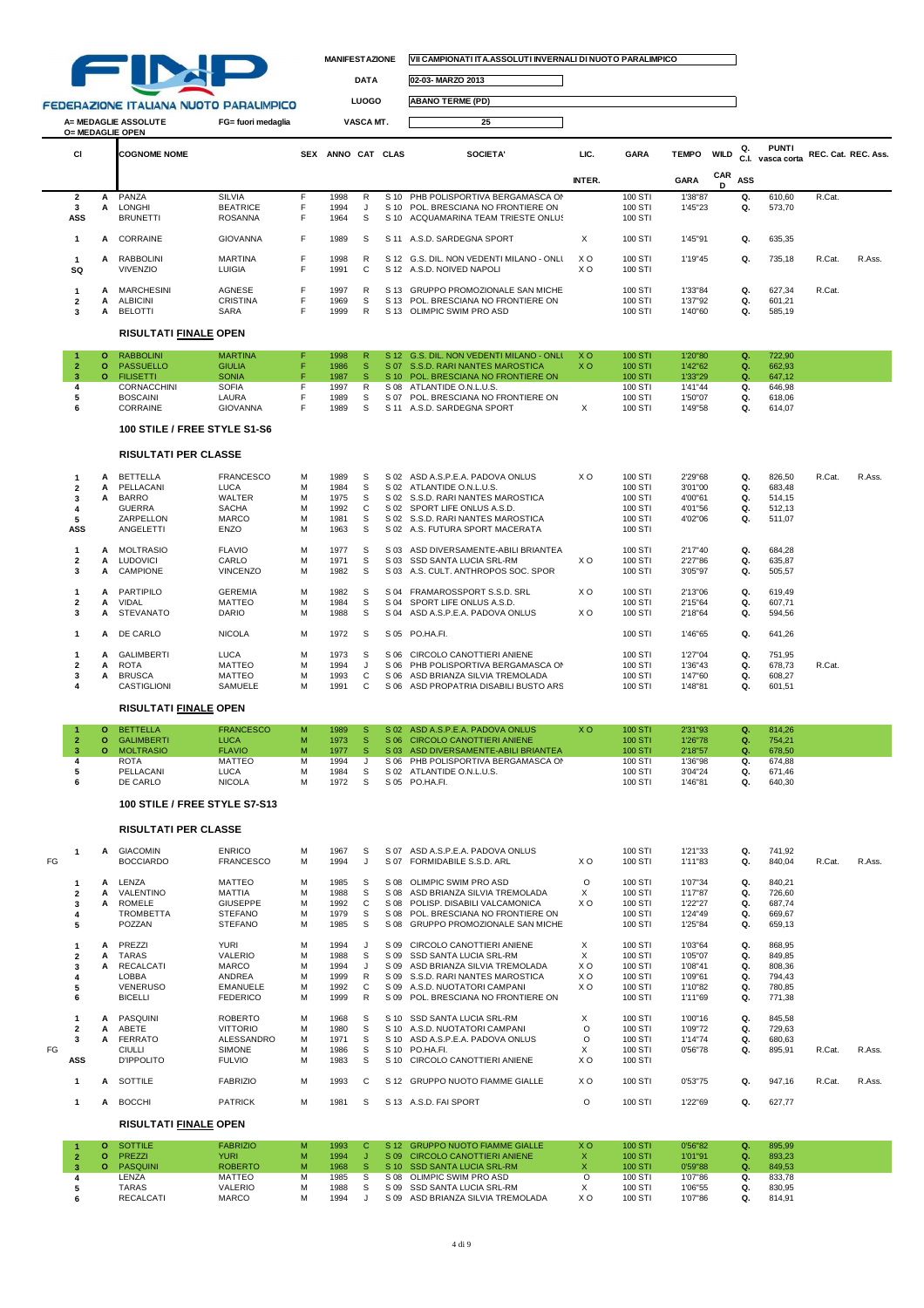

٦

**DATA 02-03- MARZO 2013**

|    |                                         |                   | <b>FEDERAZIONE ITALIANA NUOTO PARALIMPICO</b>        |                                                             |             |                      | <b>LUOGO</b>            |             | <b>ABANO TERME (PD)</b>                                                                                   |                                  |                                                    |                               |                                  |                |                                  |                  |                     |
|----|-----------------------------------------|-------------------|------------------------------------------------------|-------------------------------------------------------------|-------------|----------------------|-------------------------|-------------|-----------------------------------------------------------------------------------------------------------|----------------------------------|----------------------------------------------------|-------------------------------|----------------------------------|----------------|----------------------------------|------------------|---------------------|
|    |                                         |                   | A= MEDAGLIE ASSOLUTE<br><b>O= MEDAGLIE OPEN</b>      | FG= fuori medaglia                                          |             |                      | VASCA MT.               |             | 25                                                                                                        |                                  |                                                    |                               |                                  |                |                                  |                  |                     |
|    | <b>CI</b>                               |                   | <b>COGNOME NOME</b>                                  |                                                             |             | SEX ANNO CAT CLAS    |                         |             | <b>SOCIETA'</b>                                                                                           | LIC.                             | GARA                                               | <b>TEMPO</b>                  | <b>WILD</b>                      | Q.             | <b>PUNTI</b><br>C.I. vasca corta |                  | REC. Cat. REC. Ass. |
|    |                                         |                   |                                                      |                                                             |             |                      |                         |             |                                                                                                           | INTER.                           |                                                    | <b>GARA</b>                   | $\overline{\text{CAR}}$ ASS<br>D |                |                                  |                  |                     |
|    |                                         |                   | 50 RANA / BREASTROKE SB1-SB3                         |                                                             |             |                      |                         |             |                                                                                                           |                                  |                                                    |                               |                                  |                |                                  |                  |                     |
|    |                                         |                   | <b>RISULTATI PER CLASSE</b>                          |                                                             |             |                      |                         |             |                                                                                                           |                                  |                                                    |                               |                                  |                |                                  |                  |                     |
|    | SQ                                      |                   | <b>BORRELLI</b>                                      | MARIA GRAZIA                                                | F           | 1977                 | S                       |             | SB01 CENTRO ESTER - SOC. SPORT. DIL                                                                       |                                  | 050 RAN                                            |                               |                                  |                |                                  |                  |                     |
|    | $\mathbf{1}$<br>$\overline{2}$          | А<br>А            | <b>GADOLA</b><br>ARGOLINI                            | <b>GIULIA</b><br>ROBERTA                                    | F<br>F      | 1986<br>1975         | S<br>$\mathsf S$        |             | SB02 POL. BRESCIANA NO FRONTIERE ON<br>SB02 S.S.D. RARI NANTES MAROSTICA                                  | X O                              | 050 RAN<br>050 RAN                                 | 1'53"19<br>3'06"34            |                                  | Q.             | 641,58<br>389,72                 | R.Cat.           | R.Ass.              |
|    | $\mathbf{1}$<br>$\overline{2}$          | А<br>А            | SILVESTRELLI<br><b>TODARELLO</b>                     | SABRINA<br><b>IRENE</b>                                     | F<br>F      | 1980<br>1988         | S<br>S                  |             | SB03 A.S. MARCHE NUOTO<br>SB03 A.S. SPECIAL TEAM PRATO                                                    |                                  | 050 RAN<br>050 RAN                                 | 1'49"41<br>2'49"42            |                                  | Q.             | 495,48<br>319,97                 |                  |                     |
|    |                                         |                   |                                                      | <b>CLASSIFICA OPEN (SENZA FINALE)</b>                       |             |                      |                         |             |                                                                                                           |                                  |                                                    |                               |                                  |                |                                  |                  |                     |
|    | -1<br>$\overline{2}$                    | $\circ$<br>o      | <b>GADOLA</b><br><b>SILVESTRELLI</b>                 | <b>GIULIA</b><br><b>SABRINA</b>                             | F<br>F      | 1986<br>1980         | s<br>$\mathbf S$        |             | SB02 POL. BRESCIANA NO FRONTIERE ON<br>SB03 A.S. MARCHE NUOTO                                             | <b>XO</b>                        | <b>050 RAN</b><br><b>050 RAN</b>                   | 1'53"19<br>1'49"41            |                                  | Q.<br>Q.       | 641,58<br>495,48                 | (R.Cat.)         | (R.Ass.)            |
|    | 3<br>4                                  | $\circ$           | <b>ARGOLINI</b><br>TODARELLO                         | <b>ROBERTA</b><br><b>IRENE</b>                              | F<br>F      | 1975<br>1988         | <b>S</b><br>S           |             | SB02 S.S.D. RARI NANTES MAROSTICA<br>SB03 A.S. SPECIAL TEAM PRATO                                         |                                  | <b>050 RAN</b><br>050 RAN                          | 3'06"34<br>2'49"42            |                                  |                | 389,72<br>319,97                 |                  |                     |
|    | SQ                                      |                   | <b>BORRELLI</b>                                      | <b>MARIA GRAZIA</b>                                         | F           | 1977                 | S                       |             | SB01 CENTRO ESTER - SOC. SPORT. DIL                                                                       |                                  | 050 RAN                                            |                               |                                  |                |                                  |                  |                     |
|    |                                         |                   | <b>RISULTATI PER CLASSE</b>                          |                                                             |             |                      |                         |             |                                                                                                           |                                  |                                                    |                               |                                  |                |                                  |                  |                     |
| FG | SQ                                      |                   | <b>DURIGHELLO</b><br><b>GUERRA</b>                   | <b>MICHELE</b><br>SACHA                                     | M<br>M      | 1982<br>1992         | S<br>C                  | SB01        | SB01 SPORT LIFE ONLUS A.S.D.<br>SPORT LIFE ONLUS A.S.D.                                                   |                                  | 050 RAN<br>050 RAN                                 | 2'30"78                       |                                  | Q.             | 596,50                           |                  |                     |
|    | -1<br>SQ                                | А                 | <b>FRIGERIO</b><br><b>BALDUZZI</b>                   | SIMONE<br><b>STEFANO</b>                                    | M<br>M      | 1985<br>1987         | S<br>S                  |             | SB02 ASD DIVERSAMENTE-ABILI BRIANTEA<br>SB02 PHB POLISPORTIVA BERGAMASCA ON                               |                                  | 050 RAN<br>050 RAN                                 | 1'48"25                       |                                  | Q.             | 519,82                           |                  |                     |
|    | $\mathbf{1}$<br>$\overline{\mathbf{2}}$ | А<br>A            | <b>BENSI</b><br><b>MARSON</b>                        | NICOLO'<br>CRISTIAN                                         | M<br>M      | 1985<br>1973         | S<br>S                  |             | SB03 CIRCOLO CANOTTIERI ANIENE<br>SB03 ASD DIVERSAMENTE-ABILI BRIANTEA                                    | X O<br>X O                       | 050 RAN<br>050 RAN                                 | 0'55"69<br>1'07"70            |                                  | Q.<br>Q.       | 870,71<br>716,25                 | R.Cat.           | R.Ass.              |
|    | 3<br>4                                  | А                 | <b>SERRAFINO</b><br><b>BONALDO</b>                   | CALOGERO ALBERTM<br><b>FERNANDO</b>                         | M           | 1992<br>1962         | C<br>S                  |             | SB03 ATLANTIDE O.N.L.U.S.<br>SB03 ASD A.S.P.E.A. PADOVA ONLUS                                             |                                  | 050 RAN<br>050 RAN                                 | 1'15"32<br>1'37"30            |                                  | Q.<br>Q.       | 643,79<br>498,36                 |                  |                     |
|    |                                         |                   |                                                      | <b>CLASSIFICA OPEN (SENZA FINALE)</b>                       |             |                      |                         |             |                                                                                                           |                                  |                                                    |                               |                                  |                |                                  |                  |                     |
|    | 1                                       | o                 | <b>BENSI</b>                                         | NICOLO'                                                     | M           | 1985                 | S.                      | <b>SB03</b> | CIRCOLO CANOTTIERI ANIENE                                                                                 | <b>XO</b>                        | <b>050 RAN</b>                                     | 0'55"69                       |                                  | Q.             | 870,71                           | (R.Cat.)         | (R.Ass.)            |
|    | $\overline{2}$<br>3<br>4                | o<br>$\circ$      | <b>MARSON</b><br><b>SERRAFINO</b><br><b>FRIGERIO</b> | <b>CRISTIAN</b><br><b>CALOGERO ALBERTM</b><br><b>SIMONE</b> | M<br>M      | 1973<br>1992<br>1985 | S.<br><b>C</b><br>S     |             | SB03 ASD DIVERSAMENTE-ABILI BRIANTEA<br>SB03 ATLANTIDE O.N.L.U.S.<br>SB02 ASD DIVERSAMENTE-ABILI BRIANTEA | <b>XO</b>                        | <b>050 RAN</b><br><b>050 RAN</b><br>050 RAN        | 1'07"70<br>1'15"32<br>1'48"25 |                                  | Q.<br>Q.<br>Q. | 716,25<br>643,79<br>519,82       |                  |                     |
| FG | 5                                       |                   | <b>BONALDO</b><br><b>DURIGHELLO</b>                  | <b>FERNANDO</b><br><b>MICHELE</b>                           | M<br>M      | 1962<br>1982         | S<br>S                  |             | SB03 ASD A.S.P.E.A. PADOVA ONLUS<br>SB01 SPORT LIFE ONLUS A.S.D.                                          |                                  | 050 RAN<br>050 RAN                                 | 1'37"30<br>2'30"78            |                                  | Q.<br>Q.       | 498,36<br>596,50                 |                  |                     |
|    |                                         |                   |                                                      | 200 MISTI / IND. MEDLEY SM5-SM13                            |             |                      |                         |             |                                                                                                           |                                  |                                                    |                               |                                  |                |                                  |                  |                     |
|    |                                         |                   | <b>RISULTATI PER CLASSE</b>                          |                                                             |             |                      |                         |             |                                                                                                           |                                  |                                                    |                               |                                  |                |                                  |                  |                     |
| FG |                                         |                   | CHIARIONI                                            | <b>STEFANIA</b>                                             | F           | 1979                 | S                       |             | SM05 CIRCOLO CANOTTIERI ANIENE                                                                            | X O                              | 200 MIS                                            | 4'31"25                       |                                  | Q.             | 713,11                           | R.Cat.           | R.Ass.              |
|    | $\mathbf{1}$                            |                   | A FERRANTE                                           | SUSANNA                                                     | F           | 1996                 | J                       |             | SM06 POL, BRESCIANA NO FRONTIERE ON                                                                       | X O                              | <b>200 MIS</b>                                     | 4'32"92                       |                                  | Q.             | 679,28                           |                  |                     |
|    | $\overline{2}$                          | А<br>А            | PIETRONI<br><b>D'EUGENIO</b>                         | <b>ELENA</b><br><b>STEFANIA</b>                             | F<br>F      | 1996<br>1959         | J<br>S                  |             | SM07 ASD DIVERSAMENTE-ABILI BRIANTEA<br>SM07 POL. DISABILI FABRIANO MIRASOL                               | X O                              | <b>200 MIS</b><br>200 MIS                          | 4'07"87<br>5'34"62            |                                  | Q.<br>Q.       | 679,51<br>503,35                 | R.Cat.           | R.Ass.              |
|    | $\mathbf{1}$                            | А                 | <b>BELLIN</b>                                        | <b>MARIA ROZALIA</b>                                        | F           | 1994                 | J                       |             | SM09 ASD A.S.P.E.A. PADOVA ONLUS                                                                          | X O                              | <b>200 MIS</b>                                     | 3'42"68                       |                                  | Q.             | 663,87                           |                  |                     |
|    |                                         |                   |                                                      | <b>CLASSIFICA OPEN (SENZA FINALE)</b>                       |             |                      |                         |             |                                                                                                           |                                  |                                                    |                               |                                  |                |                                  |                  |                     |
|    | -1<br>$\overline{2}$                    | o<br>o            | <b>PIETRONI</b><br><b>FERRANTE</b>                   | <b>ELENA</b><br><b>SUSANNA</b>                              | F.<br>F     | 1996<br>1996         | J<br>J                  |             | SM07 ASD DIVERSAMENTE-ABILI BRIANTEA<br>SM06 POL. BRESCIANA NO FRONTIERE ON                               | X O<br>X <sub>O</sub>            | <b>200 MIS</b><br><b>200 MIS</b>                   | 4'07"87<br>4'32"92            |                                  | Q.<br>Q.       | 679,51<br>679,28                 | (R.Cat.)         | (R.Ass.)            |
|    | 3<br>4                                  | $\circ$           | <b>BELLIN</b><br><b>D'EUGENIO</b>                    | <b>MARIA ROZALIA</b><br><b>STEFANIA</b>                     | F<br>F      | 1994<br>1959         | $\mathsf J$<br>s        |             | SM09 ASD A.S.P.E.A. PADOVA ONLUS<br>SM07 POL. DISABILI FABRIANO MIRASOL                                   | X <sub>O</sub>                   | <b>200 MIS</b><br><b>200 MIS</b>                   | 3'42"68<br>5'34"62            |                                  | Q.<br>Q.       | 663,87<br>503,35                 |                  |                     |
| FG |                                         |                   | CHIARIONI<br><b>RISULTATI PER CLASSE</b>             | <b>STEFANIA</b>                                             | F           | 1979                 | s                       |             | SM05 CIRCOLO CANOTTIERI ANIENE                                                                            | XO                               | 200 MIS                                            | 4'31"25                       |                                  | Q.             | 713,11                           | (R.Cat.)         | (R.Ass.)            |
| FG |                                         |                   | <b>MORELLI</b>                                       | EFREM                                                       | M           | 1979                 | S                       |             | SM05 POL. BRESCIANA NO FRONTIERE ON                                                                       | XO                               | 200 MIS                                            | 3'30"00                       |                                  | Q.             | 804,38                           | R.Cat.           | R.Ass.              |
|    | 1                                       | А                 | MAGENES                                              | CARLO                                                       | M           | 1985                 | S                       |             | SM06 PHB POLISPORTIVA BERGAMASCA OI                                                                       | X                                | 200 MIS                                            | 4'18"70                       |                                  | Q.             | 613,14                           |                  |                     |
|    | 1<br>$\overline{\mathbf{2}}$            | Α<br>А            | DI LUCA<br>SOSTEGNI                                  | RAFFAELE VICENTEM<br><b>SIMONE</b>                          | М           | 1968<br>1969         | S<br>S                  |             | SM07 CIRCOLO CANOTTIERI ANIENE<br>SM07 PO.HA.FI.                                                          |                                  | <b>200 MIS</b><br><b>200 MIS</b>                   | 3'49"30<br>5'00"40            |                                  | Q.             | 667,82<br>509,75                 |                  |                     |
|    | $\mathbf{1}$<br>$\overline{2}$          | А<br>A            | <b>MORLACCHI</b><br>SANGALLI                         | <b>FEDERICO</b><br>CRISTIAN                                 | М<br>M      | 1993<br>1996         | C<br>J                  |             | SM09 POLHA - VARESE ASS.POLISP.DILE<br>SM09 PHB POLISPORTIVA BERGAMASCA OI                                | X O<br>$\boldsymbol{\mathsf{x}}$ | <b>200 MIS</b><br><b>200 MIS</b>                   | 2'17"51<br>3'11"97            |                                  | Q.<br>Q.       | 971,57<br>695,94                 | R.Cat.           | R.Ass.              |
|    | $\mathbf{1}$<br>$\overline{2}$          | A<br>Α            | CACCIAMANO<br><b>RUBINO</b>                          | <b>GIANLUCA</b><br><b>FRANCESCO</b>                         | M<br>M      | 1971<br>1970         | S<br>S                  |             | SM10 SSD SANTA LUCIA SRL-RM<br>SM10 CIRCOLO CANOTTIERI ANIENE                                             | X <sub>O</sub>                   | <b>200 MIS</b><br>200 MIS                          | 2'50"04<br>3'03"37            |                                  | Q.<br>Q.       | 764,58<br>709,00                 |                  |                     |
| FG | 1                                       | А                 | <b>URSO</b><br>SOTTILE                               | SALVATORE<br><b>FABRIZIO</b>                                | M<br>M      | 1999<br>1993         | R<br>$\mathbf{C}$       |             | SM12 A.S.D. NOIVED NAPOLI<br>SM12 GRUPPO NUOTO FIAMME GIALLE                                              | X O<br>X <sub>O</sub>            | <b>200 MIS</b><br><b>200 MIS</b>                   | 3'38"38<br>2'22"94            |                                  | Q.<br>Q.       | 600,38<br>917,24                 | R.Cat.<br>R.Cat. | R.Ass.              |
|    |                                         |                   |                                                      | <b>CLASSIFICA OPEN (SENZA FINALE)</b>                       |             |                      |                         |             |                                                                                                           |                                  |                                                    |                               |                                  |                |                                  |                  |                     |
|    | -1.<br>$\overline{2}$<br>3              | o<br>o<br>$\circ$ | <b>MORLACCHI</b><br>CACCIAMANO<br><b>RUBINO</b>      | <b>FEDERICO</b><br><b>GIANLUCA</b><br><b>FRANCESCO</b>      | M<br>M<br>M | 1993<br>1971<br>1970 | C.<br>s<br><sub>S</sub> |             | SM09 POLHA - VARESE ASS.POLISP.DILE<br>SM10 SSD SANTA LUCIA SRL-RM<br>SM10 CIRCOLO CANOTTIERI ANIENE      | X <sub>O</sub><br>X O            | <b>200 MIS</b><br><b>200 MIS</b><br><b>200 MIS</b> | 2'17"51<br>2'50"04<br>3'03"37 |                                  | Q.<br>Q.<br>Q. | 971,57<br>764,58<br>709,00       | (R.Cat.)         | (R.Ass.)            |
|    | 4<br>5                                  |                   | SANGALLI<br>DI LUCA                                  | CRISTIAN<br>RAFFAELE VICENTEM                               | M           | 1996<br>1968         | J<br>S                  |             | SM09 PHB POLISPORTIVA BERGAMASCA OI<br>SM07 CIRCOLO CANOTTIERI ANIENE                                     | Χ                                | 200 MIS<br><b>200 MIS</b>                          | 3'11"97<br>3'49"30            |                                  | Q.<br>Q.       | 695,94<br>667,82                 |                  |                     |
|    | 6<br>7                                  |                   | MAGENES<br><b>URSO</b>                               | CARLO<br>SALVATORE                                          | М<br>M      | 1985<br>1999         | S<br>R                  |             | SM06 PHB POLISPORTIVA BERGAMASCA OI<br>SM12 A.S.D. NOIVED NAPOLI                                          | X<br>X O                         | 200 MIS<br><b>200 MIS</b>                          | 4'18"70<br>3'38"38            |                                  | Q.<br>Q.       | 613,14<br>600,38                 | (R.Cat.)         |                     |
| FG | 8                                       |                   | SOSTEGNI<br><b>MORELLI</b>                           | SIMONE<br>EFREM                                             | M<br>M      | 1969<br>1979         | S<br>S                  |             | SM07 PO.HA.FI.<br>SM05 POL. BRESCIANA NO FRONTIERE ON                                                     | X O                              | 200 MIS<br><b>200 MIS</b>                          | 5'00"40<br>3'30"00            |                                  | Q.             | 509,75<br>804,38                 | (R.Cat.)         | (R.Ass.)            |
| FG |                                         |                   | SOTTILE                                              | <b>FABRIZIO</b>                                             | M           | 1993                 | C                       |             | SM12 GRUPPO NUOTO FIAMME GIALLE                                                                           | X O                              | <b>200 MIS</b>                                     | 2'22"94                       |                                  | Q.             | 917,24                           | (R.Cat.)         | (R.Ass.)            |

**SESSION 3: DOMENICA MATTINA / SUNDAY MORNING 03/03/2013**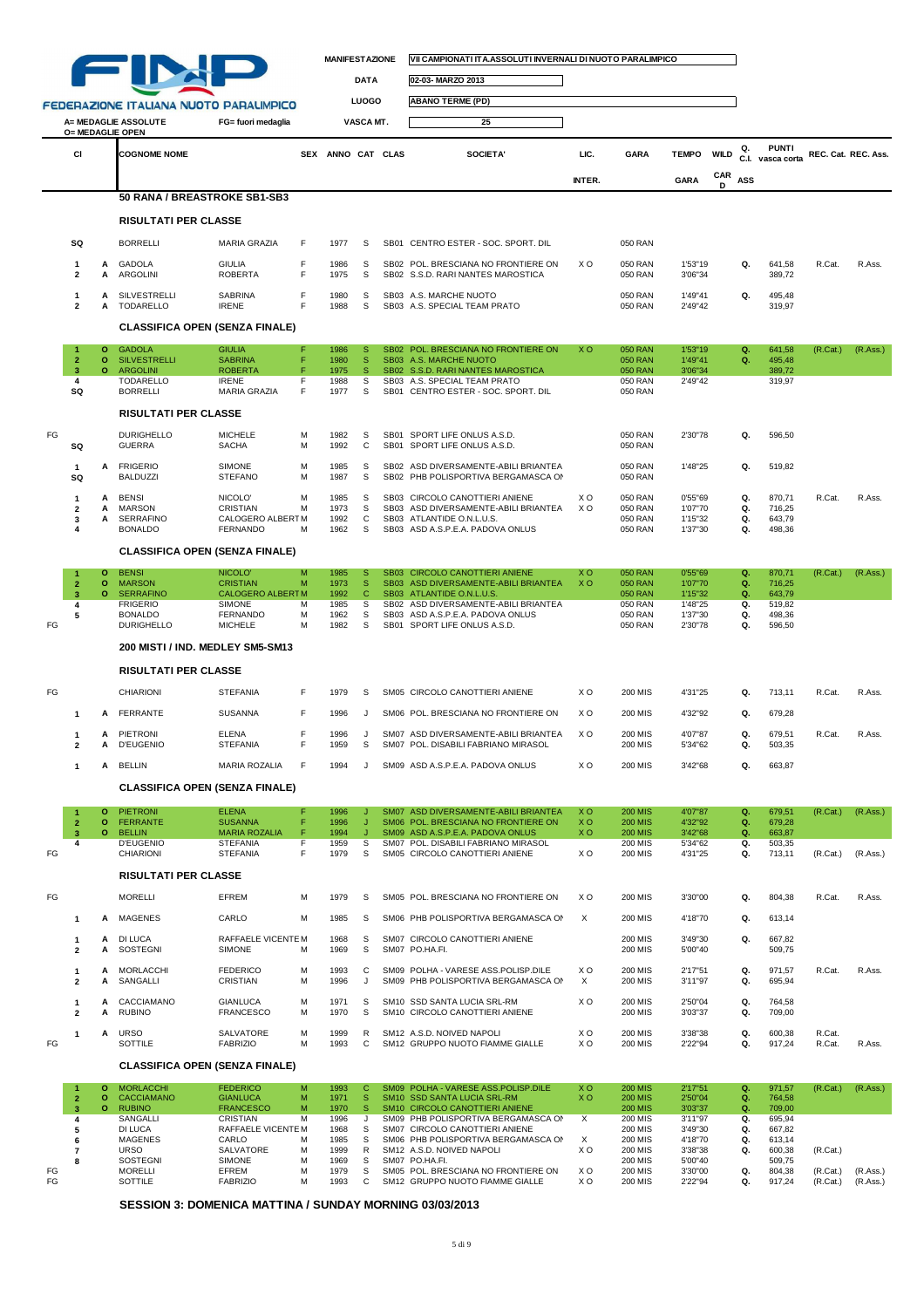

┑

 $\Box$ 

┓

**DATA 02-03- MARZO 2013**

FEDERAZIONE ITALIANA NUOTO PARALIMPICO

**A= MEDAGLIE ASSOLUTE FG= fuori medaglia VASCA MT. 25 O= MEDAGLIE OPEN**



| CI. | <b>COGNOME NOME</b>           | <b>SEX</b> | ANNO CAT | <b>CLAS</b> | <b>SOCIETA'</b> | LIC.   | GARA | <b>TEMPO</b> | WILD $\overline{C}$ . | Q.         | <b>PUNTI</b><br>vasca corta | REC. Cat. REC. Ass. |
|-----|-------------------------------|------------|----------|-------------|-----------------|--------|------|--------------|-----------------------|------------|-----------------------------|---------------------|
|     |                               |            |          |             |                 | INTER. |      | GARA         | CAR                   | <b>ASS</b> |                             |                     |
|     | 100 DORSO / BACKSTROKE S6-S13 |            |          |             |                 |        |      |              |                       |            |                             |                     |

#### **RISULTATI PER CLASSE**

|    | $\overline{2}$<br>3<br>4 | А<br>А<br>А | <b>ROMANO</b><br>ZANIN<br>POZZI<br>D'OTTAVI | EMANUELA<br><b>SOFIA</b><br><b>FRANCESCA</b><br><b>DARIA</b> | F.<br>F | 1990<br>1989<br>1989<br>1994 | S<br>S<br>S | S 06<br>S 06<br>S 06 | S 06 A.S.D. NUOTATORI CAMPANI<br>SSD SANTA LUCIA SRL-RM<br>ASD DIVERSAMENTE-ABILI BRIANTEA<br>SSD SANTA LUCIA SRL-RM | X O | 100 DOR<br><b>100 DOR</b><br><b>100 DOR</b><br>100 DOR | 1'40"31<br>1'51"88<br>2'16"17<br>2'17"65 | Q.<br>Q.<br>Q.<br>Q. | 844.48<br>757,15<br>622.09<br>615,40 | R.Cat. | R.Ass. |
|----|--------------------------|-------------|---------------------------------------------|--------------------------------------------------------------|---------|------------------------------|-------------|----------------------|----------------------------------------------------------------------------------------------------------------------|-----|--------------------------------------------------------|------------------------------------------|----------------------|--------------------------------------|--------|--------|
|    |                          | A           | TALAMONA                                    | ARIANNA                                                      | F.      | 1994                         |             | S 07                 | POLHA - VARESE ASS.POLISP.DILE                                                                                       | X O | <b>100 DOR</b>                                         | 1'32"16                                  | Q.                   | 885.09                               | R.Cat. | R.Ass. |
| FG |                          |             | <b>BAZDOACA</b>                             | <b>GEORGIANA VICTOFF</b>                                     |         | 1983                         | S           | S 08                 | CIRCOLO CANOTTIERI ANIENE                                                                                            | O   | 100 DOR                                                | 1'39"97                                  | Q.                   | 743,82                               |        |        |
|    |                          | A           | <b>PIOVESAN</b>                             | <b>ROBERTA</b>                                               | F.      | 1985                         | S           | S 09                 | SSD SANTA LUCIA SRL-RM                                                                                               |     | 100 DOR                                                | 1'35"17                                  | Q.                   | 728,17                               |        |        |
|    | $\mathbf{2}$             | A<br>A      | CAMELLINI<br>GASTALDI                       | <b>CECILIA</b><br>ANNA LAURA                                 | Е<br>F. | 1992<br>2000                 | C.<br>E.    | S 11<br>S 11         | A.S.D. TRICOLORE - RE<br>ASD A.S.P.E.A. PADOVA ONLUS                                                                 | X O | 100 DOR<br>100 DOR                                     | 1'25"00<br>2'11"14                       | Q.<br>Q.             | 924,59<br>599.28                     | R.Cat. |        |
|    |                          | A           | <b>RABBOLINI</b>                            | <b>MARTINA</b>                                               | F.      | 1998                         | R           | S 12                 | G.S. DIL. NON VEDENTI MILANO - ONLI                                                                                  | X O | 100 DOR                                                | 1'30"41                                  | Q.                   | 752.02                               | R.Cat. | R.Ass. |
|    |                          | А           | ZARO                                        | <b>MARTA</b>                                                 |         | 1990                         | S           | S 13                 | POLHA - VARESE ASS POLISP DILE                                                                                       |     | <b>100 DOR</b>                                         | 1'58"21                                  | Q.                   | 584.47                               |        |        |

## **RISULTATI FINALE OPEN**

| O. | CAMELLINI        | <b>CECILIA</b>  | 1992 |       | S 11 A.S.D. TRICOLORE - RE               | xο | 100 DOR | 1'23"15 | 945.16 | R.Cat  | R.Ass. |
|----|------------------|-----------------|------|-------|------------------------------------------|----|---------|---------|--------|--------|--------|
| O. | <b>TALAMONA</b>  | <b>ARIANNA</b>  | 1994 | S 07. | POLHA - VARESE ASS.POLISP.DILE           | xο | 100 DOR | 1'33"37 | 873.62 |        |        |
|    | <b>ROMANO</b>    | <b>EMANUELA</b> | 1990 |       | S.06 A.S.D. NUOTATORI CAMPANI            | xο | 100 DOR | 1'39"70 | 849.65 | R.Cat. | R.Ass. |
|    | ZANIN            | SOFIA           | 1989 |       | S 06 SSD SANTA LUCIA SRL-RM              |    | 100 DOR | 1'50"46 | 766.88 |        |        |
|    | <b>PIOVESAN</b>  | <b>ROBERTA</b>  | 1985 | S 09  | SSD SANTA LUCIA SRL-RM                   |    | 100 DOR | 1'34"46 | 733.64 |        |        |
|    | <b>RABBOLINI</b> | <b>MARTINA</b>  | 1998 |       | S 12 G.S. DIL. NON VEDENTI MILANO - ONLI |    | 100 DOR | 1'35"36 | 712.98 |        |        |

#### **RISULTATI PER CLASSE**

|    |                | A | <b>ROSSI</b>      | <b>CLAUDIO</b>   | м | 1982 | S       | S 12 | S.S.D. TICINO HANDICAP ONLUS     |                | 100 DOR | 1'40"04 | Q. | 593,26 |        |        |
|----|----------------|---|-------------------|------------------|---|------|---------|------|----------------------------------|----------------|---------|---------|----|--------|--------|--------|
|    | 2              |   | A VELOTTO         | WALTER           | м | 1986 | S       | S 12 | ASSOCIAZIONE POLISPORTIVA DILETT |                | 100 DOR | 1'42"69 | Q. | 577,95 |        |        |
|    |                |   | A CACCIAMANO      | <b>GIANLUCA</b>  | м | 1971 | S.      | S 10 | SSD SANTA LUCIA SRL-RM           | X O            | 100 DOR | 1'17"88 | Q. | 770.54 |        |        |
|    |                | A | PREZZI            | <b>YURI</b>      | м | 1994 | $\cdot$ | S 09 | CIRCOLO CANOTTIERI ANIENE        | X              | 100 DOR | 1'15"71 | Q. | 815,61 |        |        |
|    | $\overline{2}$ | A | <b>BICELLI</b>    | <b>FEDERICO</b>  | м | 1999 | R       | S 09 | POL. BRESCIANA NO FRONTIERE ON   |                | 100 DOR | 1'17"76 | Q. | 794,11 |        |        |
|    | 3              | А | <b>FONTE</b>      | ANGELO           | м | 1978 | S       | S 09 | SSD SANTA LUCIA SRL-RM           | X O            | 100 DOR | 1'18"81 | Q. | 783,53 |        |        |
|    |                |   | LOBBA             | ANDREA           | м | 1999 | R       | S 09 | S.S.D. RARI NANTES MAROSTICA     | X <sub>O</sub> | 100 DOR | 1'21"82 | Q. | 754,71 |        |        |
|    | 5              |   | CADEI             | LUCA             | м | 1992 | C.      | S 09 | POL. BRESCIANA NO FRONTIERE ON   |                | 100 DOR | 1'36"27 | Q. | 641,43 |        |        |
| FG |                |   | <b>KOZHUHAROV</b> | LLIYA            | М | 1995 | J.      | S 09 | SPORT LIFE ONLUS A.S.D.          |                | 100 DOR | 1'21"93 | Q. | 753,69 |        |        |
|    |                | A | <b>BOCCIARDO</b>  | <b>FRANCESCO</b> | м | 1994 | J.      | S 07 | FORMIDABILE S.S.D. ARL           | X O            | 100 DOR | 1'23"10 | Q. | 840.67 | R.Cat. | R.Ass. |
|    | $\overline{2}$ | А | FAZZARI           | <b>ROBERTO</b>   | м | 1987 | S       | S 07 | A.S.D. FRATELLANZA NUOTO PONTED  |                | 100 DOR | 1'39"69 | Q. | 700,77 |        |        |
|    |                | А | CAVALIERE         | <b>ANTONIO</b>   | м | 1988 | S       | S 06 | ASD SPORTING CLUB FLEGREO        | X O            | 100 DOR | 1'36"09 | Q. | 765,53 |        |        |
|    | 2              | А | <b>MASSUSSI</b>   | ANDREA           | М | 1994 |         | S 06 | POL. BRESCIANA NO FRONTIERE ON   |                | 100 DOR | 1'37"01 | Q. | 758.27 | R.Cat. |        |

# **RISULTATI FINALE OPEN**

|                   | $\circ$     | <b>PREZZI</b>                                  | <b>YURI</b>                                      | M           | 1994                 |             | S 09                 | <b>CIRCOLO CANOTTIERI ANIENE</b>                                                                 | X.       | <b>100 DOR</b>                | 1'12"20                       | Q.             | 855.26                     |        |        |
|-------------------|-------------|------------------------------------------------|--------------------------------------------------|-------------|----------------------|-------------|----------------------|--------------------------------------------------------------------------------------------------|----------|-------------------------------|-------------------------------|----------------|----------------------------|--------|--------|
|                   | 0           | <b>BOCCIARDO</b>                               | <b>FRANCESCO</b>                                 | м           | 1994                 |             | S 07                 | <b>FORMIDABILE S.S.D. ARL</b>                                                                    | X O      | $100$ DOR                     | 1'23"52                       | Q.             | 836,45                     |        |        |
| з.                | $\circ$     | <b>BICELLI</b>                                 | <b>FEDERICO</b>                                  | м           | 1999                 | R           | S 09                 | POL. BRESCIANA NO FRONTIERE ON                                                                   |          | <b>100 DOR</b>                | 1'17"81                       | Ο.             | 793.60                     |        |        |
| 4                 |             | CACCIAMANO                                     | <b>GIANLUCA</b>                                  | м           | 1971                 | S           | S 10                 | <b>SSD SANTA LUCIA SRL-RM</b>                                                                    | X O      | 100 DOR                       | 1'16"92                       | Q.             | 780.16                     |        |        |
| 5                 |             | <b>FONTE</b>                                   | ANGELO                                           | м           | 1978                 | S           | S 09                 | <b>SSD SANTA LUCIA SRL-RM</b>                                                                    | X O      | 100 DOR                       | 1'21"05                       | Q.             | 761.88                     |        |        |
| 6                 |             | CAVALIERE                                      | <b>ANTONIO</b>                                   | M           | 1988                 | S           | S 06                 | ASD SPORTING CLUB FLEGREO                                                                        | X O      | 100 DOR                       | 1'37"27                       | Q.             | 756,25                     |        |        |
|                   |             | 50 FARFALLA / BUTTERFLY S3-S7                  |                                                  |             |                      |             |                      |                                                                                                  |          |                               |                               |                |                            |        |        |
|                   |             | <b>RISULTATI PER CLASSE</b>                    |                                                  |             |                      |             |                      |                                                                                                  |          |                               |                               |                |                            |        |        |
| SQ                | A           | CHIARIONI<br><b>NOMADE</b>                     | <b>STEFANIA</b><br><b>MARIA</b>                  | F.<br>F     | 1979<br>1948         | S.<br>S     | S 05                 | CIRCOLO CANOTTIERI ANIENE<br>S 05 CENTRO ESTER - SOC. SPORT, DIL                                 | X O      | 050 FAR<br>050 FAR            | 0'51"56                       | Q.             | 785,69                     | R.Cat. | R.Ass. |
| <b>SQ</b>         | A           | D'OTTAVI<br><b>BUSATO</b>                      | DARIA<br>PATRIZIA                                | F.<br>F.    | 1994<br>1977         | S           | S 06<br>S 06         | SSD SANTA LUCIA SRL-RM<br>ASD A.S.P.E.A. PADOVA ONLUS                                            |          | 050 FAR<br>050 FAR            | 1'05"88                       | Q.             | 547.21                     | R.Cat. | R.Ass. |
| $\mathbf{2}$<br>3 | А<br>А<br>А | <b>BROLLI</b><br><b>D'EUGENIO</b><br>PASSUELLO | <b>ALICE</b><br><b>STEFANIA</b><br><b>GIULIA</b> | F<br>F<br>F | 1997<br>1959<br>1986 | R<br>S<br>S | S 07<br>S 07<br>S 07 | ASSOCIAZIONE FUTURA ONLUS ASD-<br>POL. DISABILI FABRIANO MIRASOL<br>S.S.D. RARI NANTES MAROSTICA | x<br>X O | 050 FAR<br>050 FAR<br>050 FAR | 0'57"93<br>1'07"42<br>1'25"36 | Q.<br>Q.<br>Q. | 583.64<br>501.48<br>396,09 | R.Cat. | R.Ass. |

#### **CLASSIFICA OPEN (SENZA FINALE)**

|              | $\circ$ | <b>CHIARIONI</b>            | <b>STEFANIA</b> | F. | 1979 | s | S 05 | <b>CIRCOLO CANOTTIERI ANIENE</b> | XO. | 050 FAR | 0'51"56 | О. | 785.69 | (R.Cat.) | (R.Ass.) |
|--------------|---------|-----------------------------|-----------------|----|------|---|------|----------------------------------|-----|---------|---------|----|--------|----------|----------|
| $\mathbf{2}$ | 0       | <b>BROLLI</b>               | <b>ALICE</b>    | F  | 1997 | R | S 07 | ASSOCIAZIONE FUTURA ONLUS ASD -  | x.  | 050 FAR | 0'57"93 | Q. | 583.64 | (R.Cat.) | (R.Ass.) |
| з.           | 0       | <b>D'OTTAVI</b>             | <b>DARIA</b>    | F  | 1994 |   |      | S.06 SSD SANTA LUCIA SRL-RM      |     | 050 FAR | 1'05"88 | Q. | 547.21 | (R.Cat.) | (R.Ass.) |
| 4            |         | <b>D'EUGENIO</b>            | <b>STEFANIA</b> | F. | 1959 | S | S 07 | POL. DISABILI FABRIANO MIRASOL   |     | 050 FAR | 1'07"42 | Q. | 501.48 |          |          |
| 5            |         | PASSUELLO                   | <b>GIULIA</b>   | F  | 1986 | S | S 07 | S.S.D. RARI NANTES MAROSTICA     | xο  | 050 FAR | 1'25"36 | Q. | 396,09 |          |          |
| SQ           |         | NOMADE                      | <b>MARIA</b>    | F. | 1948 | S | S 05 | CENTRO ESTER - SOC. SPORT. DIL   |     | 050 FAR |         |    |        |          |          |
| SQ           |         | <b>BUSATO</b>               | <b>PATRIZIA</b> | F. | 1977 | S | S 06 | ASD A.S.P.E.A. PADOVA ONLUS      |     | 050 FAR |         |    |        |          |          |
|              |         |                             |                 |    |      |   |      |                                  |     |         |         |    |        |          |          |
|              |         | <b>RISULTATI PER CLASSE</b> |                 |    |      |   |      |                                  |     |         |         |    |        |          |          |
|              | A       | CAMPIONE                    | <b>VINCENZO</b> | м  | 1982 | S | S 03 | A.S. CULT. ANTHROPOS SOC. SPOR   |     | 050 FAR | 1'17"85 | Q. | 731.41 |          |          |
|              | А       | PEZZOLI                     | <b>MATTIA</b>   | м  | 1982 | S | S 04 | ASD DIVERSAMENTE-ABILI BRIANTEA  |     | 050 FAR | 1'11"95 | Ο. | 562.61 | R.Cat.   | R.Ass.   |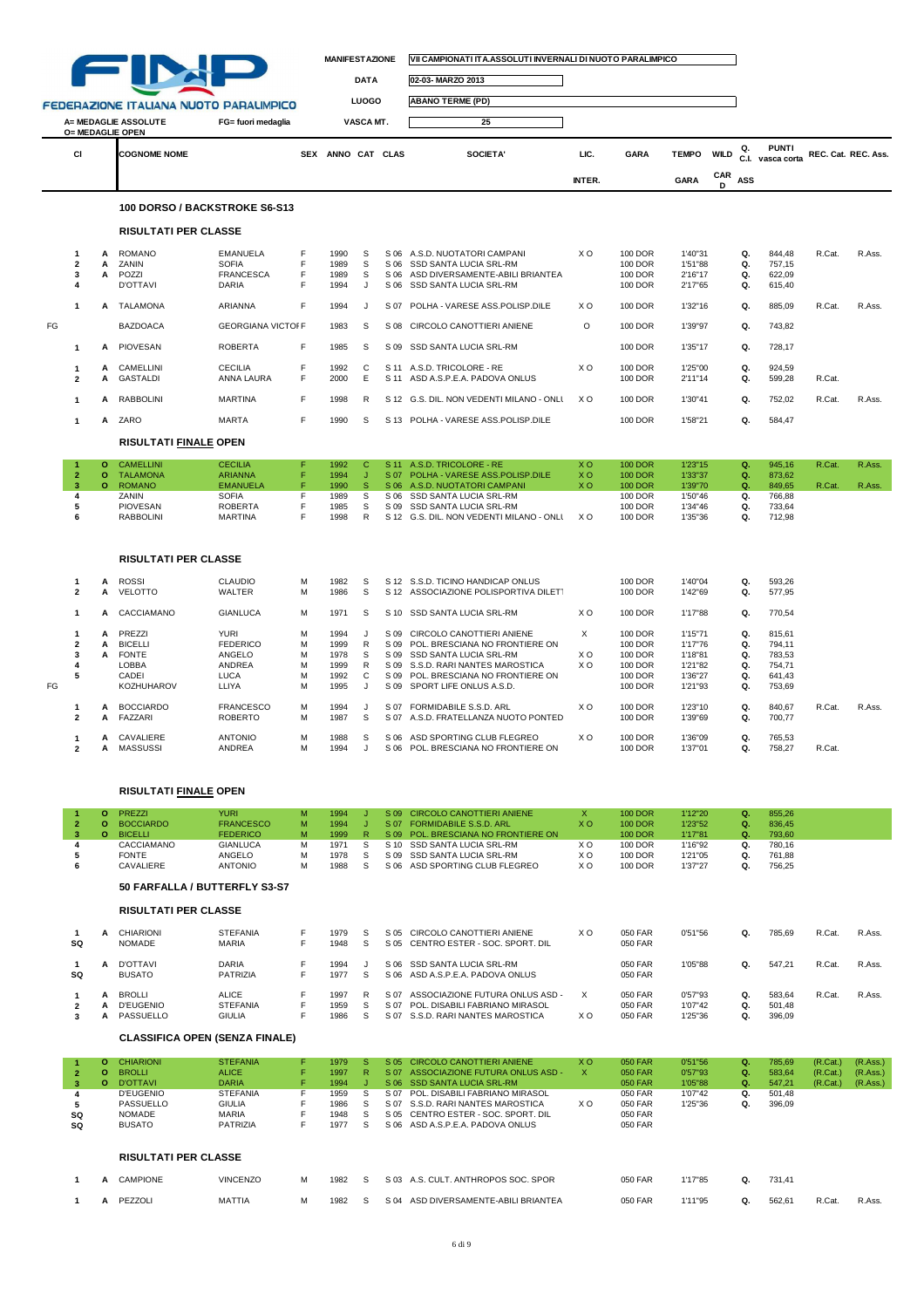

| <b>MANIFESTAZIONE</b> | VII CAMPIONATI ITA ASSOLUTI INVERNALI DI NUOTO PARALIMPICO |
|-----------------------|------------------------------------------------------------|
|                       |                                                            |

┑

┑

**DATA 02-03- MARZO 2013**

**LUOGO ABANO TERME (PD)**

FEDERAZIONE ITALIANA NUOTO PARALIMPICO

**A= MEDAGLIE ASSOLUTE FG= fuori medaglia VASCA MT. 25 O= MEDAGLIE OPEN**

| CI |   | <b>COGNOME NOME</b> |                    | <b>SEX</b> | <b>ANNO</b> |   | CAT CLAS | <b>SOCIETA'</b>                 | LIC.                      | <b>GARA</b> | <b>TEMPO</b> | <b>WILD</b> | Q.  | <b>PUNTI</b><br>vasca corta | REC. Cat. REC. Ass. |        |
|----|---|---------------------|--------------------|------------|-------------|---|----------|---------------------------------|---------------------------|-------------|--------------|-------------|-----|-----------------------------|---------------------|--------|
|    |   |                     |                    |            |             |   |          |                                 | INTER.                    |             | <b>GARA</b>  | CAR         | ASS |                             |                     |        |
|    |   | <b>MORELLI</b>      | EFREM              | м          | 1979        |   | S 05     | POL. BRESCIANA NO FRONTIERE ON  | X <sub>O</sub>            | 050 FAR     | 0'43"11      |             | Q.  | 792.16                      | R.Cat.              | R.Ass. |
|    | А | CASTAGNETO          | ANDREA             | м          | 1988        | S | S 05     | A.S.D. FRATELLANZA NUOTO PONTED | X                         | 050 FAR     | 0'47"82      |             | Q.  | 714.14                      |                     |        |
|    | А | <b>LOMBARDINI</b>   | <b>SERGIO</b>      | M          | 1977        | S | S 05     | PHB POLISPORTIVA BERGAMASCA OF  |                           | 050 FAR     | 1'01"58      |             | Q.  | 554,56                      |                     |        |
|    |   | <b>BURATTINI</b>    | MATTEO             | M          | 1976        | S | S 05     | POL. DISABILI FABRIANO MIRASOL  |                           | 050 FAR     | 1'02"36      |             | Q.  | 547.63                      |                     |        |
|    | А | CASTAGNOTTO         | <b>DARIO</b>       | м          | 1973        | S | S 06     | A.S. ALBA CHIARA                |                           | 050 FAR     | 0'50"50      |             | Q.  | 592,08                      |                     |        |
|    | А | <b>MAGENES</b>      | CARLO              | M          | 1985        | S | S 06     | PHB POLISPORTIVA BERGAMASCA OF  | $\boldsymbol{\mathsf{x}}$ | 050 FAR     | 0'53"55      |             | Q.  | 558,36                      |                     |        |
|    |   | DI LUCA             | RAFFAELE VICENTE M |            | 1968        |   |          | CIRCOLO CANOTTIERI ANIENE       |                           | 050 FAR     | 0'42"70      |             | Q.  | 690,63                      |                     |        |

# **RISULTATI FINALE OPEN**

|    | <b>MORELLI</b><br>0 | <b>EFREM</b>             | м | 1979 S      |  | S 05 POL. BRESCIANA NO FRONTIERE ON  | X <sub>O</sub> | 050 FAR | 0'43"19  | Ο. | 790.69 |
|----|---------------------|--------------------------|---|-------------|--|--------------------------------------|----------------|---------|----------|----|--------|
|    | CASTAGNETO          | ANDREA                   |   | 1988.       |  | S 05 A.S.D. FRATELLANZA NUOTO PONTED |                | 050 FAR | 0'46''23 |    | 738.70 |
|    | DI LUCA.            | <b>RAFFAELE VICENTEM</b> |   | $1968 \t S$ |  | S 07 CIRCOLO CANOTTIERI ANIENE       |                | 050 FAR | 0'42''49 |    | 694.05 |
|    | CASTAGNOTTO         | <b>DARIO</b>             |   | 1973        |  | S 06 A.S. ALBA CHIARA                |                | 050 FAR | 0'49"04  |    | 609.71 |
|    | PEZZOLI             | <b>MATTIA</b>            | м | 1982        |  | S 04 ASD DIVERSAMENTE-ABILI BRIANTEA |                | 050 FAR | 1'14"31  |    | 544.74 |
| SQ | CAMPIONE            | <b>VINCENZO</b>          | м | 1982        |  | S 03 A.S. CULT, ANTHROPOS SOC, SPOR  |                | 050 FAR |          |    |        |

#### **50 STILE / FREE STYLE S1-S6**

## **RISULTATI PER CLASSE**

|     |                       | A | <b>ARGOLINI</b>  | <b>ROBERTA</b>  | F. | 1975 | S  |      | S 02 S.S.D. RARI NANTES MAROSTICA |                | 050 STI | 2'53"28       |    | 387,52 |        |        |
|-----|-----------------------|---|------------------|-----------------|----|------|----|------|-----------------------------------|----------------|---------|---------------|----|--------|--------|--------|
| FG  |                       |   | <b>SCIPIONE</b>  | <b>SERENA</b>   | F. | 1989 | s  | S 03 | SSD SANTA LUCIA SRL-RM            | X O            | 050 STI | 1'30"91       | Q. | 529,20 |        |        |
| FG  |                       |   | <b>GADOLA</b>    | <b>GIULIA</b>   |    | 1986 | s  | S 03 | POL. BRESCIANA NO FRONTIERE ON    | X O            | 050 STI | 1'18"94       | Q. | 609,45 |        |        |
|     |                       | А | ZANMARCHI        | VALENTINA       | F. | 1976 | S. |      | S 03 A.S.D. FAI SPORT             |                | 050 STI | 1'46"39       | Q. | 452,20 |        |        |
|     |                       | A | <b>MOROTTI</b>   | LAURA           |    | 1988 | s  | S 04 | OLIMPIC SWIM PRO ASD              | X              | 050 STI | 1'11"89       | Q. | 614,69 |        |        |
|     | $\overline{2}$        | A | <b>CORTE</b>     | <b>ALESSIA</b>  |    | 1985 | s  | S 04 | SPORT LIFE ONLUS A.S.D.           |                | 050 STI | 1'18"76       | Q. | 561,07 |        |        |
|     | 3                     | A | SILVESTRELLI     | <b>SABRINA</b>  |    | 1980 | s  | S 04 | A.S. MARCHE NUOTO                 |                | 050 STI | 1'39"94       | Q. | 442,17 |        |        |
|     | $\boldsymbol{\Delta}$ |   | DE NICOLA        | <b>MARIA</b>    |    | 1998 | R  |      | S 04 A.S.D. ORIONE PESCARA        |                | 050 STI | WC<br>1'41"89 | Ο. | 433.70 |        |        |
| FG. |                       |   | TRIMI            | <b>ARJOLA</b>   | F. | 1987 | S. | S 05 | ASD BRIANZA SILVIA TREMOLADA      | X <sub>O</sub> | 050 STI | 0'47"98       | Q. | 747.81 |        |        |
|     |                       | A | <b>VELLUCCI</b>  | <b>CHIARA</b>   |    | 1997 | R  | S 05 | <b>SSD SANTA LUCIA SRL-RM</b>     |                | 050 STI | 1'03"69       | Q. | 563,35 |        |        |
|     | $\overline{2}$        | A | <b>TOIA</b>      | <b>ANGELICA</b> |    | 1985 | S  | S 05 | ASD PROPATRIA DISABILI BUSTO ARS  |                | 050 STI | 1'04"29       | Q. | 558,10 |        |        |
|     | 3                     | A | <b>SIMION</b>    | <b>EMMA</b>     |    | 1997 | R  | S 05 | ASD A.S.P.E.A. PADOVA ONLUS       |                | 050 STI | 1'13"69       | Q. | 486,90 |        |        |
|     |                       |   | <b>BONVECCHI</b> | <b>MARIA</b>    |    | 1985 | S. |      | S 05 A.S. MARCHE NUOTO            | X              | 050 STI | 1'16"12       |    | 471,36 |        |        |
|     |                       | A | <b>ROMANO</b>    | <b>EMANUELA</b> | F. | 1990 | S. | S 06 | A.S.D. NUOTATORI CAMPANI          | X O            | 050 STI | 0'39"87       | Q. | 872,08 | R.Cat. | R.Ass. |
|     |                       | A | ZANIN            | <b>SOFIA</b>    |    | 1989 | S  | S 06 | <b>SSD SANTA LUCIA SRL-RM</b>     |                | 050 STI | 0'43"22       | Q. | 804,49 |        |        |
|     | 3                     | А | SOLA             | <b>YLENIA</b>   |    | 1995 |    | S 06 | POL. BRESCIANA NO FRONTIERE ON    | X O            | 050 STI | 0'51"58       | Q. | 674.10 |        |        |

## **RISULTATI FINALE OPEN**

|  | <b>ROMANO</b>   | <b>EMANUELA</b> | 1990 |      | S.06 A.S.D. NUOTATORI CAMPANI       | X <sub>O</sub> | 050 STI | 0'40"23  | Q. | 864.28 |
|--|-----------------|-----------------|------|------|-------------------------------------|----------------|---------|----------|----|--------|
|  | <b>ZANIN</b>    | <b>SOFIA</b>    | 1989 |      | S 06 SSD SANTA LUCIA SRL-RM         |                | 050 STI | 0'44''21 | Q. | 786.47 |
|  | <b>SOLA</b>     | <b>YLENIA</b>   | 1995 |      | S.06 POL. BRESCIANA NO FRONTIERE ON | <b>XO</b>      | 050 STI | 0'52"30  | Ο. | 664.82 |
|  | MOROTT          | LAURA           | 1988 | S 04 | OLIMPIC SWIM PRO ASD                |                | 050 ST  | 1'12"03  |    | 613.49 |
|  | <b>VELLUCCI</b> | CHIARA          | 1997 | S 05 | SSD SANTA LUCIA SRL-RM              |                | 050 ST  | 1'03"88  |    | 561.68 |
|  | CORTE           | <b>ALESSIA</b>  | 1985 | S 04 | SPORT LIFE ONLUS A.S.D.             |                | 050 ST  | 1'19"48  | Ο. | 555.99 |

# **50 STILE / FREE STYLE S7-S13**

#### **RISULTATI PER CLASSE**

| FG. | $\overline{2}$<br><b>ASS</b> | А<br>A | <b>BOSCAINI</b><br><b>MURANO</b><br><b>SIMONATO</b><br><b>CALCIOLARI</b> | LAURA<br>DANIELA<br><b>MIRIAM</b><br>ANNA       | F<br>F.  | 1989<br>1977<br>1989<br>1985 | S.<br>S<br>S<br>S | S 07<br>S 07<br>S 07<br>S 07 | POL. BRESCIANA NO FRONTIERE ON<br>ASD PROPATRIA DISABILI BUSTO ARS<br>ASD A.S.P.E.A. PADOVA ONLUS<br>ASD DIVERSAMENTE-ABILI BRIANTEA | X        | 050 STI<br>050 STI<br>050 STI<br>050 STI | 0'50"57<br>0'51"95<br>1'08"78 |    | Q.<br>Q. | 625,67<br>609,05<br>460,02 |        |        |
|-----|------------------------------|--------|--------------------------------------------------------------------------|-------------------------------------------------|----------|------------------------------|-------------------|------------------------------|--------------------------------------------------------------------------------------------------------------------------------------|----------|------------------------------------------|-------------------------------|----|----------|----------------------------|--------|--------|
|     |                              | А      | <b>CORNACCHINI</b>                                                       | <b>SOFIA</b>                                    | F.       | 1997                         | R                 | S 08                         | ATLANTIDE O.N.L.U.S.                                                                                                                 |          | 050 STI                                  | 0'45"63                       |    | Q.       | 676,09                     |        |        |
|     | $\mathbf{2}$                 | A      | SECCI<br>A PIOVESAN                                                      | <b>FRANCESCA</b><br><b>ROBERTA</b>              | F.<br>F. | 1990<br>1985                 | S<br>S            | S 09<br>S 09                 | A.S.D. SARDEGNA SPORT<br><b>SSD SANTA LUCIA SRL-RM</b>                                                                               | X O      | 050 STI<br>050 STI                       | 0'32"48<br>0'39"80            |    | Q.<br>Q. | 894,09<br>729,65           | R.Cat. | R.Ass. |
|     |                              |        | A FILISETTI                                                              | SONIA                                           | F.       | 1987                         | S.                |                              | S 10 POL, BRESCIANA NO FRONTIERE ON                                                                                                  |          | 050 STI                                  | 0'40"81                       |    | Q.       | 688,56                     |        |        |
|     | 2                            | А<br>A | CAMELLINI<br>CORRAINE                                                    | <b>CECILIA</b><br><b>GIOVANNA</b>               | F.<br>F. | 1992<br>1989                 | C<br>S            |                              | S 11 A.S.D. TRICOLORE - RE<br>S 11 A.S.D. SARDEGNA SPORT                                                                             | X O<br>X | 050 STI<br>050 STI                       | 0'33"13<br>0'49"44            |    | Q.<br>Q. | 933,90<br>625,81           |        |        |
|     | $\mathcal{P}$                | A<br>А | <b>VIVENZIO</b><br><b>BARBARO</b>                                        | <b>LUIGIA</b><br>ANNA                           |          | 1991<br>1985                 | C.<br>S           |                              | S 12 A.S.D. NOIVED NAPOLI<br>S 12 A.V.E.S.D. CON NOI - RC                                                                            | X O<br>X | 050 STI<br>050 STI                       | 0'35"98<br>0'39"30            |    | Q.<br>Q. | 747,64<br>684,48           | R.Cat. | R.Ass. |
|     | $\overline{2}$<br><b>ASS</b> | A<br>А | <b>MARCHESINI</b><br><b>BELOTTI</b><br>ZONTA CORRATO                     | <b>AGNESE</b><br><b>SARA</b><br><b>ISABELLA</b> | F.       | 1997<br>1999<br>1993         | R<br>R            | S 13<br>S 13                 | GRUPPO PROMOZIONALE SAN MICHE<br>OLIMPIC SWIM PRO ASD<br>S 13 ASD A.S.P.E.A. PADOVA ONLUS                                            | x        | 050 STI<br>050 STI<br>050 STI            | 0'41''46<br>0'42"97           | WC | Q.<br>Q. | 660,40<br>637,19           | R.Cat. |        |

# **RISULTATI FINALE OPEN**

|   | О. | <b>CAMELLINI</b>  | <b>CECILIA</b>   | 1992 | S 11 | A.S.D. TRICOLORE - RE               | XO. | 050 STI | 0'32"27 | Ο. | 958.79 | R.Cat. | R.Ass. |
|---|----|-------------------|------------------|------|------|-------------------------------------|-----|---------|---------|----|--------|--------|--------|
|   |    | <b>SECCI</b>      | <b>FRANCESCA</b> | 1990 |      | S 09 A.S.D. SARDEGNA SPORT          | XO. | 050 STI | 0'32"38 | Ο. | 896.85 | R.Cat. | R.Ass. |
|   |    | <b>VIVENZIO</b>   | <b>LUIGIA</b>    | 1991 |      | S 12 A.S.D. NOIVED NAPOLI           | XO. | 050 STI | 0'37"26 | Ο. | 721.95 |        |        |
|   |    | PIOVESAN          | <b>ROBERTA</b>   | 1985 |      | S 09 SSD SANTA LUCIA SRL-RM         |     | 050 STI | 0'39"73 | Q. | 730.93 |        |        |
| 5 |    | <b>FILISETTI</b>  | <b>SONIA</b>     | 1987 |      | S 10 POL. BRESCIANA NO FRONTIERE ON |     | 050 STI | 0'41"19 | Ο. | 682.20 |        |        |
| 6 |    | BARBARO           | ANNA             | 1985 |      | S 12 A.V.E.S.D. CON NOI - RC        |     | 050 STI | 0'40"58 |    | 662.89 |        |        |
|   |    | CORNACCHINI       | <b>SOFIA</b>     | 1997 |      | S 08 ATLANTIDE O.N.L.U.S.           |     | 050 STI |         |    |        |        |        |
| 8 |    | <b>MARCHESINI</b> | <b>AGNESE</b>    | 1997 |      | S 13 GRUPPO PROMOZIONALE SAN MICHE  |     | 050 STI |         |    |        |        |        |
|   |    |                   |                  |      |      |                                     |     |         |         |    |        |        |        |

# **50 STILE / FREE STYLE S1-S6**

|        |                            | IFI             | м | 1991 | 97.         | DIVERSAMENTE-ABILI BRIANTEA<br>ח 2 מ | 050 ST      | '50"59 | 535.3 |
|--------|----------------------------|-----------------|---|------|-------------|--------------------------------------|-------------|--------|-------|
| $\sim$ | <b>ON</b><br>$7\Delta$ RPF | $\Delta$<br>ARU | м | 1981 | מ ה<br>____ | MAROSTICA<br>$\mu$ RARINANT"         | 050 ST<br>. | 54"52  | 516.1 |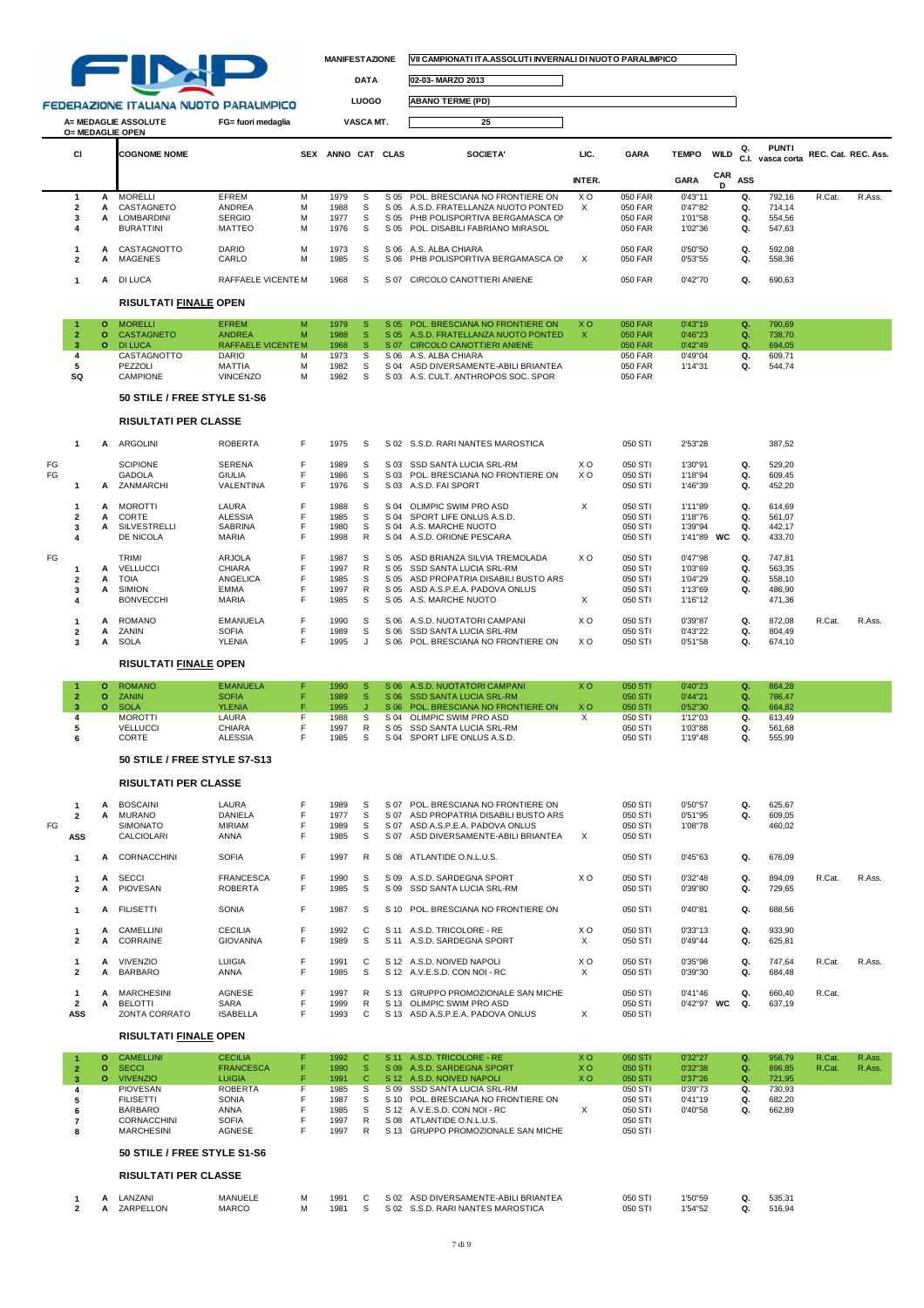

┑

**FEDERAZIONE ITALIANA NUOTO PARALIMPICO** 

**LUOGO ABANO TERME (PD)**

 $\Box$ **A= MEDAGLIE ASSOLUTE FG= fuori medaglia VASCA MT. 25 O= MEDAGLIE OPEN**

**DATA 02-03- MARZO 2013**

|           | <b>CI</b> |   | <b>COGNOME NOME</b> |                 | <b>SEX</b> | ANNO CAT CLAS |   |      | <b>SOCIETA'</b>                  | LIC.           | GARA    | <b>TEMPO</b> | <b>WILD</b> | Q.<br>C.I. | <b>PUNTI</b><br>vasca corta | REC. Cat. REC. Ass. |        |
|-----------|-----------|---|---------------------|-----------------|------------|---------------|---|------|----------------------------------|----------------|---------|--------------|-------------|------------|-----------------------------|---------------------|--------|
|           |           |   |                     |                 |            |               |   |      |                                  | INTER.         |         | <b>GARA</b>  | CAR<br>D.   | <b>ASS</b> |                             |                     |        |
| <b>FG</b> |           |   | <b>LUDOVICI</b>     | CARLO           | M          | 1971          | S | S 03 | SSD SANTA LUCIA SRL-RM           | X <sub>O</sub> | 050 STI | 1'11"86      |             | Q.         | 592,82                      |                     |        |
|           |           | A | <b>MOLTRASIO</b>    | <b>FLAVIO</b>   | M          | 1977          | S | S 03 | ASD DIVERSAMENTE-ABILI BRIANTEA  |                | 050 STI | 1'03"64      |             | Q.         | 669,39                      |                     |        |
|           |           | А | <b>FRISON</b>       | <b>WILLIAM</b>  | м          | 1978          | S | S 03 | ASD A.S.P.E.A. PADOVA ONLUS      |                | 050 STI | 1'41"58      |             |            | 419,37                      |                     |        |
|           | 3         | А | <b>MARCONI</b>      | <b>GIOVANNI</b> | м          | 1947          | S | S 03 | POL. DISABILI FABRIANO MIRASOL   |                | 050 STI | 1'42"71      |             |            | 414,76                      |                     |        |
|           |           |   | A PLACIDI           | <b>ROBERTO</b>  | M          | 1976          | S | S 04 | SSD SANTA LUCIA SRL-RM           |                | 050 STI | 0'53"91      |             | Q.         | 696,35                      |                     |        |
|           |           | А | PARTIPILO           | <b>GEREMIA</b>  | м          | 1982          | S | S 04 | FRAMAROSSPORT S.S.D. SRL         | X O            | 050 STI | 1'00"11      |             | Q.         | 624,52                      |                     |        |
|           |           | А | <b>MARSON</b>       | <b>CRISTIAN</b> | м          | 1973          | S | S 04 | ASD DIVERSAMENTE-ABILI BRIANTEA  | X <sub>O</sub> | 050 STI | 1'08"09      |             | Q.         | 551,33                      |                     |        |
|           |           |   | <b>BONALDO</b>      | <b>FERNANDO</b> | м          | 1962          | S | S 04 | ASD A.S.P.E.A. PADOVA ONLUS      |                | 050 STI | 1'08"83      |             | Q.         | 545,40                      |                     |        |
|           | 5         |   | <b>PRINCIPI</b>     | <b>ANTONIO</b>  | M          | 1972          | S | S 04 | ASD A.S.P.E.A. PADOVA ONLUS      |                | 050 STI | 1'11"38      |             |            | 525,92                      |                     |        |
|           | 6         |   | PEZZOLI             | <b>MATTIA</b>   | M          | 1982          | S | S 04 | ASD DIVERSAMENTE-ABILI BRIANTEA  |                | 050 STI | 1'12"61      |             |            | 517,01                      |                     |        |
|           |           | A | DE CARLO            | <b>NICOLA</b>   | M          | 1972          | S |      | S 05 PO.HA.FI.                   |                | 050 STI | 0'46"16      |             | Q.         | 694,32                      |                     |        |
|           |           | А | GAZZOLA             | <b>MARCO</b>    | м          | 1980          | s | S 05 | SPORT LIFE ONLUS A.S.D.          |                | 050 STI | 0'55"51      |             | Q.         | 577,37                      |                     |        |
|           | 3         | А | CATI                | PAOLO           | M          | 1974          | S |      | S 05 A.S. SPECIAL TEAM PRATO     |                | 050 STI | 0'57"47      |             | Q.         | 557,68                      |                     |        |
|           |           | А | <b>GALIMBERTI</b>   | <b>LUCA</b>     | M          | 1973          | s | S 06 | CIRCOLO CANOTTIERI ANIENE        |                | 050 STI | 0'38"84      |             | Q.         | 735,58                      | R.Cat.              | R.Ass. |
|           |           | А | CASTAGNOTTO         | <b>DARIO</b>    | M          | 1973          | s | S 06 | A.S. ALBA CHIARA                 |                | 050 STI | 0'48"48      |             | Q.         | 589,32                      |                     |        |
|           | 3         | А | CASTIGLIONI         | SAMUELE         | м          | 1991          | С | S 06 | ASD PROPATRIA DISABILI BUSTO ARS |                | 050 STI | 0'48"63      |             |            | 587,50                      |                     |        |

**RISULTATI FINALE OPEN**

| O. | <b>GALIMBERTI</b> | <b>LUCA</b>    | 1973 |      | S.06 CIRCOLO CANOTTIERI ANIENE        | 050 STI | 0'38"30 | 745.95 | R.Cat | R.Ass. |
|----|-------------------|----------------|------|------|---------------------------------------|---------|---------|--------|-------|--------|
|    | <b>PLACIDI</b>    | <b>ROBERTO</b> | 1976 |      | S 04 SSD SANTA LUCIA SRL-RM           | 050 STI | 0'53"41 | 702.86 |       |        |
|    | DE CARLO          | <b>NICOLA</b>  | 1972 |      | $S$ 05 PO.HA.FI.                      | 050 STI | 0'47"53 | 674.31 |       |        |
|    | <b>MOLTRASIO</b>  | <b>FLAVIO</b>  | 1977 |      | S 03 ASD DIVERSAMENTE-ABILI BRIANTEA  | 050 STI | 1'04"48 | 660.67 |       |        |
|    | CASTIGLIONI       | <b>SAMUELE</b> | 1991 |      | S.06 ASD PROPATRIA DISABILI BUSTO ARS | 050 STI | 0'47"59 | 600.34 |       |        |
|    | CASTAGNOTTO       | <b>DARIO</b>   | 1973 | S 06 | A.S. ALBA CHIARA                      | 050 STI | 0'49"99 | 571.51 |       |        |

#### **50 STILE / FREE STYLE S7-S13**

## **RISULTATI PER CLASSE**

|          |                                         |   | A BOCCHI                                                                                       | <b>PATRICK</b>                                                                               | M                               | 1981                                                 | S.                         |                                                      | S 13 A.S.D. FAI SPORT                                                                                                                                                                            | $\circ$                              | 050 STI                                                                   | 0'34"91                                                                   | Q.                               | 680,32                                                             |        |        |
|----------|-----------------------------------------|---|------------------------------------------------------------------------------------------------|----------------------------------------------------------------------------------------------|---------------------------------|------------------------------------------------------|----------------------------|------------------------------------------------------|--------------------------------------------------------------------------------------------------------------------------------------------------------------------------------------------------|--------------------------------------|---------------------------------------------------------------------------|---------------------------------------------------------------------------|----------------------------------|--------------------------------------------------------------------|--------|--------|
|          | $\overline{2}$                          | A | A SOTTILE<br><b>ROSSI</b>                                                                      | <b>FABRIZIO</b><br><b>CLAUDIO</b>                                                            | M<br>M                          | 1993<br>1982                                         | C<br>S                     |                                                      | S 12 GRUPPO NUOTO FIAMME GIALLE<br>S 12 S.S.D. TICINO HANDICAP ONLUS                                                                                                                             | X O                                  | 050 STI<br>050 STI                                                        | 0'24"75<br>0'40"60                                                        | Q.<br>Q.                         | 928,89<br>566,26                                                   | R.Cat. | R.Ass. |
|          | $\mathbf{2}$<br>3                       |   | A CIULLI<br>A SANGALLI<br>A FERRATO                                                            | <b>SIMONE</b><br><b>CRISTIAN</b><br>ALESSANDRO                                               | м<br>M<br>м                     | 1986<br>1996<br>1971                                 | s<br>s                     | S 10                                                 | S 10 PO.HA.FI.<br>PHB POLISPORTIVA BERGAMASCA ON<br>S 10 ASD A.S.P.E.A. PADOVA ONLUS                                                                                                             | X<br>X<br>$\circ$                    | 050 STI<br>050 STI<br>050 STI                                             | 0'25"75<br>0'32"93<br>0'34"06                                             | Q.<br>Q.<br>Q.                   | 899,42<br>703,31<br>679,98                                         | R.Cat. | R.Ass. |
| FG<br>FG | $\overline{\mathbf{2}}$<br>3<br>5       | A | A TARAS<br>RECALCATI<br><b>VENERUSO</b><br>ZAMPOLERI<br>NADALET<br><b>KOZHUHAROV</b><br>PREZZI | VALERIO<br><b>MARCO</b><br><b>EMANUELE</b><br><b>IVANO</b><br>ANDREA<br>LLIYA<br><b>YURI</b> | M<br>M<br>м<br>м<br>м<br>м<br>M | 1988<br>1994<br>1992<br>1980<br>1996<br>1995<br>1994 | S<br>J<br>C<br>s<br>J<br>J | S 09<br>S 09<br>S 09<br>S 09<br>S 09<br>S 09<br>S 09 | SSD SANTA LUCIA SRL-RM<br>ASD BRIANZA SILVIA TREMOLADA<br>A.S.D. NUOTATORI CAMPANI<br>PHB POLISPORTIVA BERGAMASCA OI<br>A.S.D. FAI SPORT<br>SPORT LIFE ONLUS A.S.D.<br>CIRCOLO CANOTTIERI ANIENE | X<br>X <sub>O</sub><br>X O<br>X<br>X | 050 STI<br>050 STI<br>050 STI<br>050 STI<br>050 STI<br>050 STI<br>050 STI | 0'29"66<br>0'31"12<br>0'32"38<br>0'33"93<br>0'35"58<br>0'38"88<br>0'28"34 | Q.<br>Q.<br>Q.<br>Q.<br>Q.<br>Q. | 847,27<br>807,52<br>776,10<br>740,64<br>706,30<br>646,35<br>886,73 |        |        |
|          | $\overline{2}$<br>3<br>SQ<br><b>ASS</b> |   | A LENZA<br>A VALENTINO<br>A POZZAN<br><b>BIANCHI</b><br>POGGI                                  | <b>MATTEO</b><br><b>MATTIA</b><br><b>STEFANO</b><br><b>FILIPPO</b><br>CARLOS                 | M<br>M<br>м<br>м<br>м           | 1985<br>1988<br>1985<br>1994<br>1976                 | S<br>S<br>S<br>J<br>s      | S 08<br>S 08                                         | S 08 OLIMPIC SWIM PRO ASD<br>ASD BRIANZA SILVIA TREMOLADA<br>GRUPPO PROMOZIONALE SAN MICHE<br>S 08 PO.HA.FI.<br>S 08 ATLANTIDE O.N.L.U.S.                                                        | $\Omega$<br>X                        | 050 STI<br>050 STI<br>050 STI<br>050 STI<br>050 STI                       | 0'30"76<br>0'35"36<br>0'37"15<br><b>WC</b>                                | Q.<br>Q.<br>Q.                   | 839,40<br>730,20<br>695,02                                         |        |        |
|          |                                         |   | A FAZZARI                                                                                      | <b>ROBERTO</b>                                                                               | м                               | 1987                                                 | s                          |                                                      | S 07 A.S.D. FRATELLANZA NUOTO PONTED                                                                                                                                                             |                                      | 050 STI                                                                   | 0'37"70                                                                   | Q.                               | 733,95                                                             |        |        |

## **RISULTATI FINALE OPEN**

|  | SOTTILE         | <b>FABRIZIO</b> | 1993 |                 | S 12 GRUPPO NUOTO FIAMME GIALLE | X O          | 050 STI | 0'25"10 | 915.94 |
|--|-----------------|-----------------|------|-----------------|---------------------------------|--------------|---------|---------|--------|
|  | <b>CIULLI</b>   | <b>SIMONE</b>   | 1986 | S <sub>10</sub> | PO.HA.FI.                       |              | 050 STI | 0'25"86 | 895.59 |
|  | <b>TARAS</b>    | <b>VALERIO</b>  | 1988 |                 | S 09 SSD SANTA LUCIA SRL-RM     |              | 050 STI | 0'29"65 | 847.55 |
|  | LENZA           | MATTEO          | 1985 | S 08            | OLIMPIC SWIM PRO ASD            |              | 050 STI | 0'30"64 | 842.69 |
|  | <b>VENERUSO</b> | <b>EMANUELE</b> | 1992 | S 09            | A.S.D. NUOTATORI CAMPANI        | xο           | 050 ST  | 0'30"88 | 813.80 |
|  | RECALCATI       | <b>MARCO</b>    | 1994 | S 09            | ASD BRIANZA SILVIA TREMOLADA    | $X$ $\Omega$ | 050 ST  | 0'31"08 | 808.56 |

**A** TERRANEO ANDREA M 1987 S S 07 ASD BRIANZA SILVIA TREMOLADA 050 STI 0'41"95 **Q.** 659,59

#### **400 STILE / FREE STYLE S6-S13**

|    |                     |   | A LONGHI                    | <b>BEATRICE</b>                | F      | 1994         |              | S 10         | POL. BRESCIANA NO FRONTIERE ON                                 |                | 400 STI            | 7'23"55            | Q. | 615,83           |        |        |
|----|---------------------|---|-----------------------------|--------------------------------|--------|--------------|--------------|--------------|----------------------------------------------------------------|----------------|--------------------|--------------------|----|------------------|--------|--------|
|    |                     |   | A ALBICINI                  | <b>CRISTINA</b>                | F      | 1969         | S.           |              | S 13 POL. BRESCIANA NO FRONTIERE ON                            |                | 400 STI            | 7'22"91            | Q. | 606,53           | R.Cat. | R.Ass. |
|    |                     |   | <b>RISULTATI PER CLASSE</b> |                                |        |              |              |              |                                                                |                |                    |                    |    |                  |        |        |
|    |                     |   | A CAVALIERE                 | <b>ANTONIO</b>                 | м      | 1988         | S.           | S 06         | ASD SPORTING CLUB FLEGREO                                      | $X$ $\Omega$   | 400 STI            | 6'02"81            | Q. | 793,11           |        |        |
|    | $\overline{2}$<br>3 | A | <b>ROTA</b><br>A BRUSCA     | <b>MATTEO</b><br><b>MATTEO</b> | м<br>м | 1994<br>1993 | IJ<br>C.     | S 06<br>S 06 | PHB POLISPORTIVA BERGAMASCA OI<br>ASD BRIANZA SILVIA TREMOLADA |                | 400 STI<br>400 STI | 7'09"28<br>8'12"95 | Q. | 670,31<br>583,73 | R.Cat. |        |
|    |                     |   | A BOCCIARDO                 | <b>FRANCESCO</b>               | м      | 1994         | $\cdot$      | S 07         | FORMIDABILE S.S.D. ARL                                         | X <sub>O</sub> | 400 STI            | 5'12"27            | Q. | 905,66           | R.Cat. | R.Ass. |
|    | $\overline{2}$      |   | A GIACOMIN                  | <b>ENRICO</b>                  | м      | 1967         | S            | S 07         | ASD A.S.P.E.A. PADOVA ONLUS                                    |                | 400 STI            | 6'10"99            | Q. | 762,31           |        |        |
|    |                     | A | <b>TROMBETTA</b>            | <b>STEFANO</b>                 | M      | 1979         | S.           | S 08         | POL. BRESCIANA NO FRONTIERE ON                                 |                | 400 STI            | 6'30"81            | Q. | 680,84           |        |        |
|    | $\mathbf{2}$        | A | POZZAN                      | <b>STEFANO</b>                 | м      | 1985         | S            | S 08         | GRUPPO PROMOZIONALE SAN MICHE                                  |                | 400 STI            | 6'59"30            | Q. | 634,58           |        |        |
| FG |                     |   | SOTTILE                     | <b>FABRIZIO</b>                | м      | 1993         | $\mathbf{C}$ |              | S 12 GRUPPO NUOTO FIAMME GIALLE                                | X O            | 400 STI            | 4'24"51            | Q. | 940,00           | R.Cat. | R.Ass. |
|    |                     |   | A MORLACCHI                 | <b>FEDERICO</b>                | м      | 1993         | C.           | S 09         | POLHA - VARESE ASS POLISP DILE                                 | X O            | 400 STI            | 4'16"48            | Q. | 978,17           | R.Cat. | R.Ass. |
|    | $\overline{2}$      | A | <b>FONTE</b>                | ANGELO                         | м      | 1978         | s            | S 09         | <b>SSD SANTA LUCIA SRL-RM</b>                                  | X <sub>O</sub> | 400 STI            | 5'54"17            | Q. | 708,36           |        |        |
|    | 3                   | А | CADEI                       | <b>LUCA</b>                    | м      | 1992         | C            | S 09         | POL. BRESCIANA NO FRONTIERE ON                                 |                | 400 STI            | 6'44"52            |    | 620,19           |        |        |